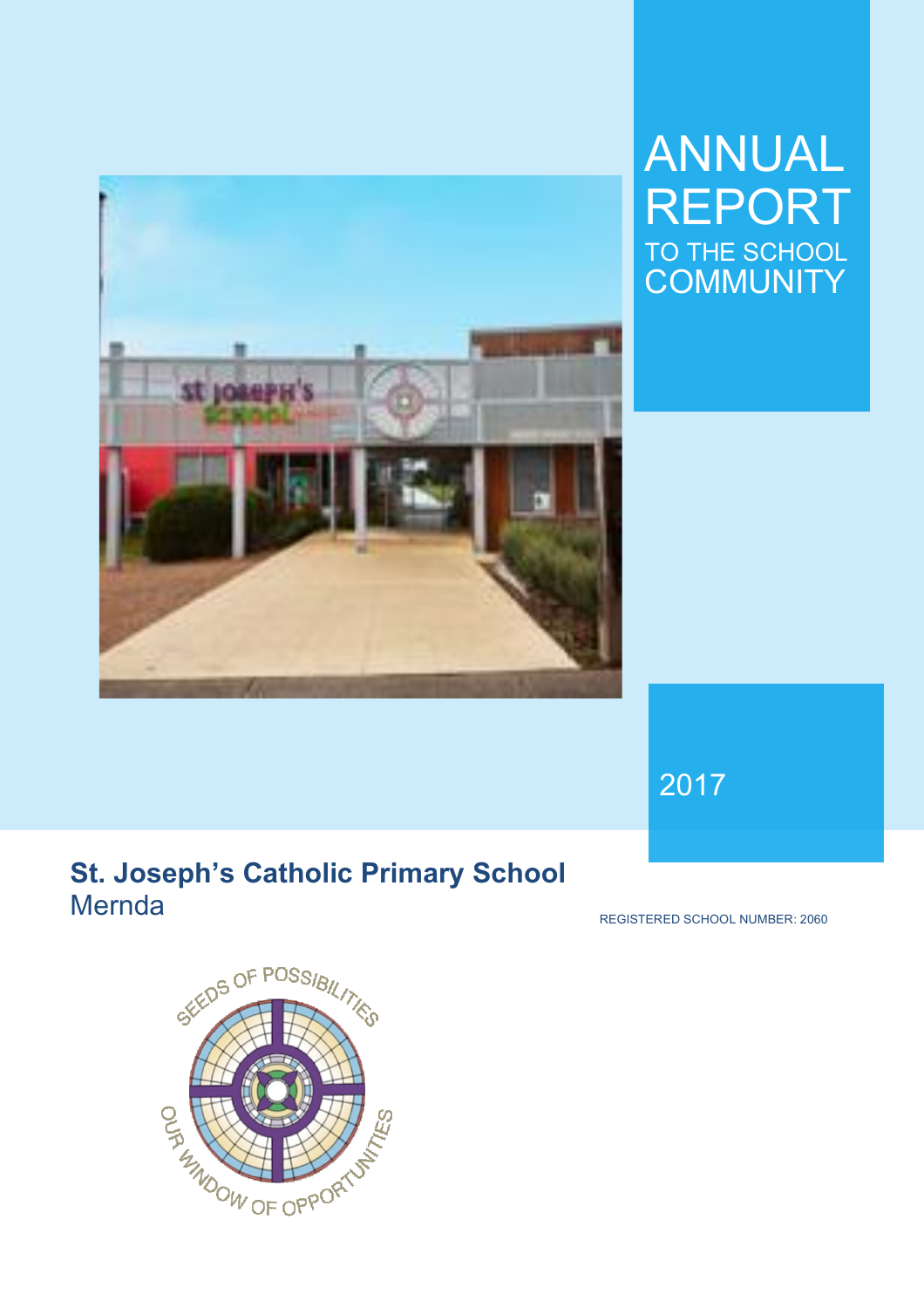## **Contents**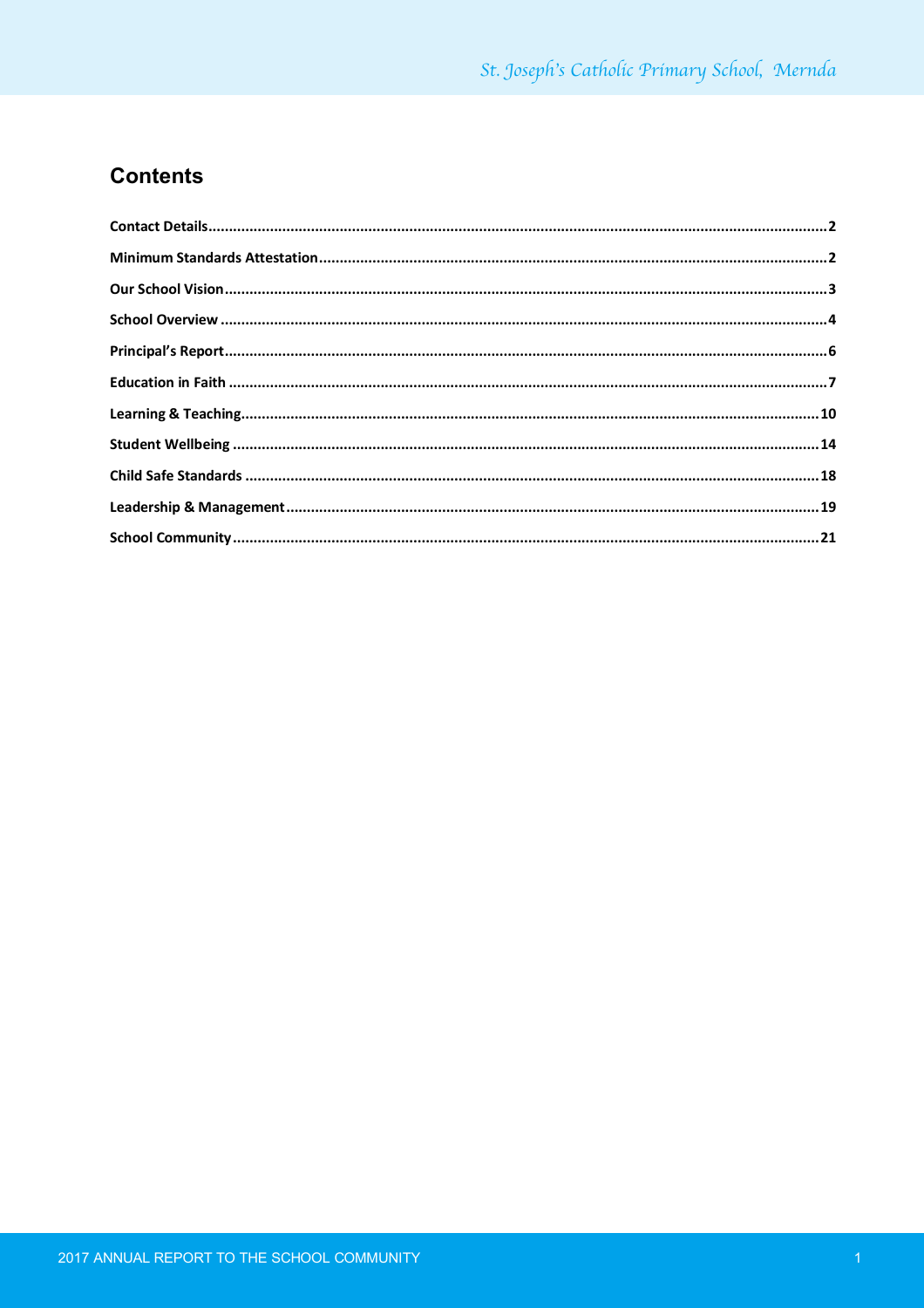# **Contact Details**

| <b>ADDRESS</b>            | 44 Mernda Village Drive<br>Mernda VIC 3754 |
|---------------------------|--------------------------------------------|
| <b>PRINCIPAL</b>          | Marita Richardson                          |
| <b>PARISH PRIEST</b>      | <b>Rev Martin Ashe</b>                     |
| <b>SCHOOL BOARD CHAIR</b> | Ms Jennifer Merluzzo                       |
| <b>TELEPHONE</b>          | (03) 97176480                              |
| <b>EMAIL</b>              | principal@stjmern.catholic.edu.au          |
| <b>WEBSITE</b>            | http://stjosephsschoolmernda.org/          |
| <b>ABN</b>                | 28998336199                                |
| <b>E NUMBER</b>           | E1394                                      |
| <b>FEDERAL DET NUMBER</b> | 2060                                       |

# **Minimum Standards Attestation**

I, Marita Richardson, attest that St. Joseph's is compliant with:

- All of the requirements for the minimum standards and other requirements for the registration of schools as specified in the Education and Training Reform Act 2006 (Vic) and the Education and Training Reform Regulations 2007 (Vic), except where the school has been granted an exemption from any of these requirements by the VRQA
- Australian Government accountability requirements related to the 2017 school year under the Australian Education Act 2013 (Cth) and the Australian Education Regulations 2013 (Cth)

25<sup>th</sup> May, 2018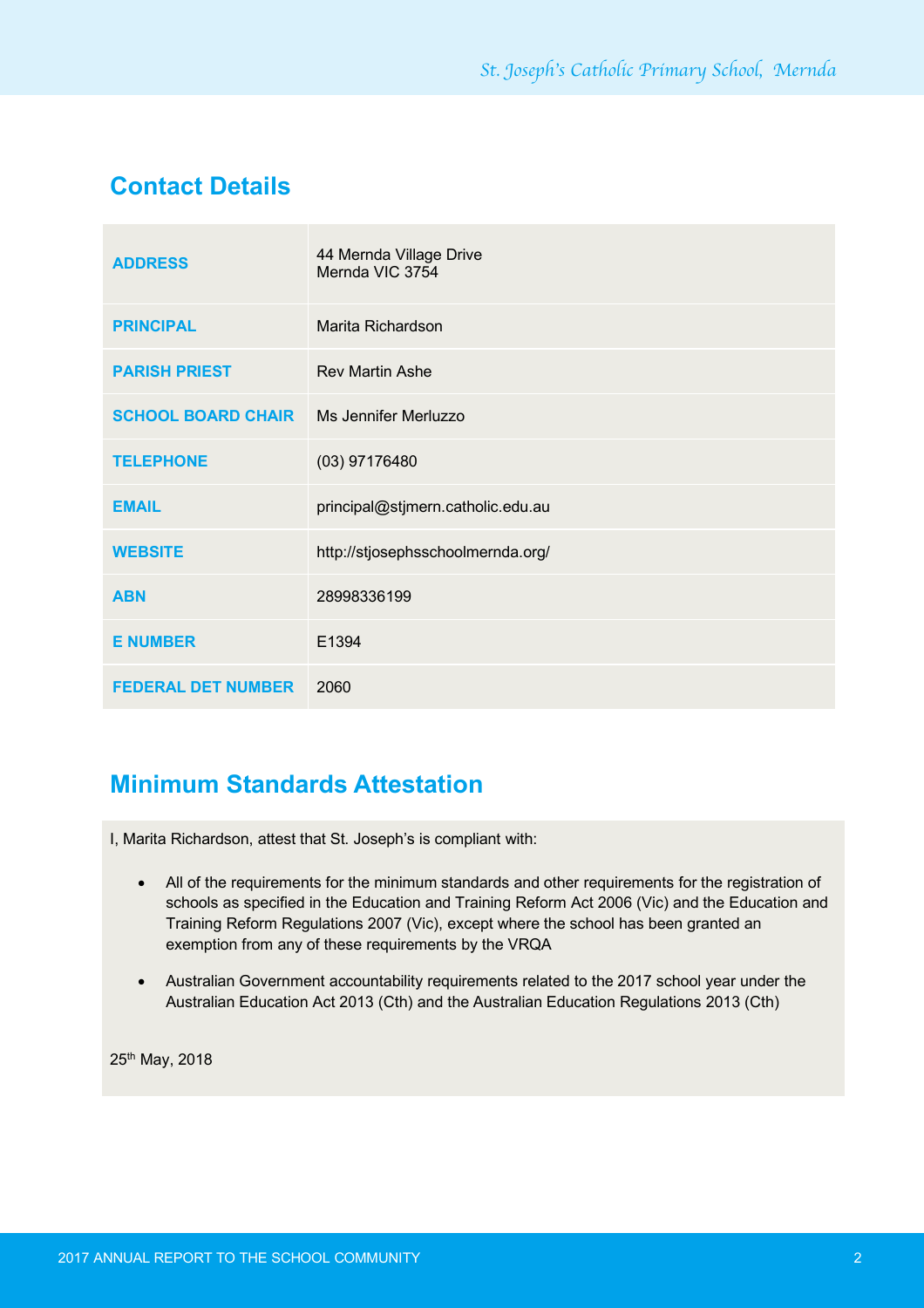## **Our School Vision**

# *St. Joseph*'*<sup>s</sup> Catholic Primary School is <sup>a</sup> place where*

*dreams, ideas and passions are encouraged, so thateach individual has an opportunity to make a difference.*

*Faith, Creativity, Hope and Respect*

*lead us in the direction that will enable our community to live, learn, laugh and work in the*

*21s tCentury.*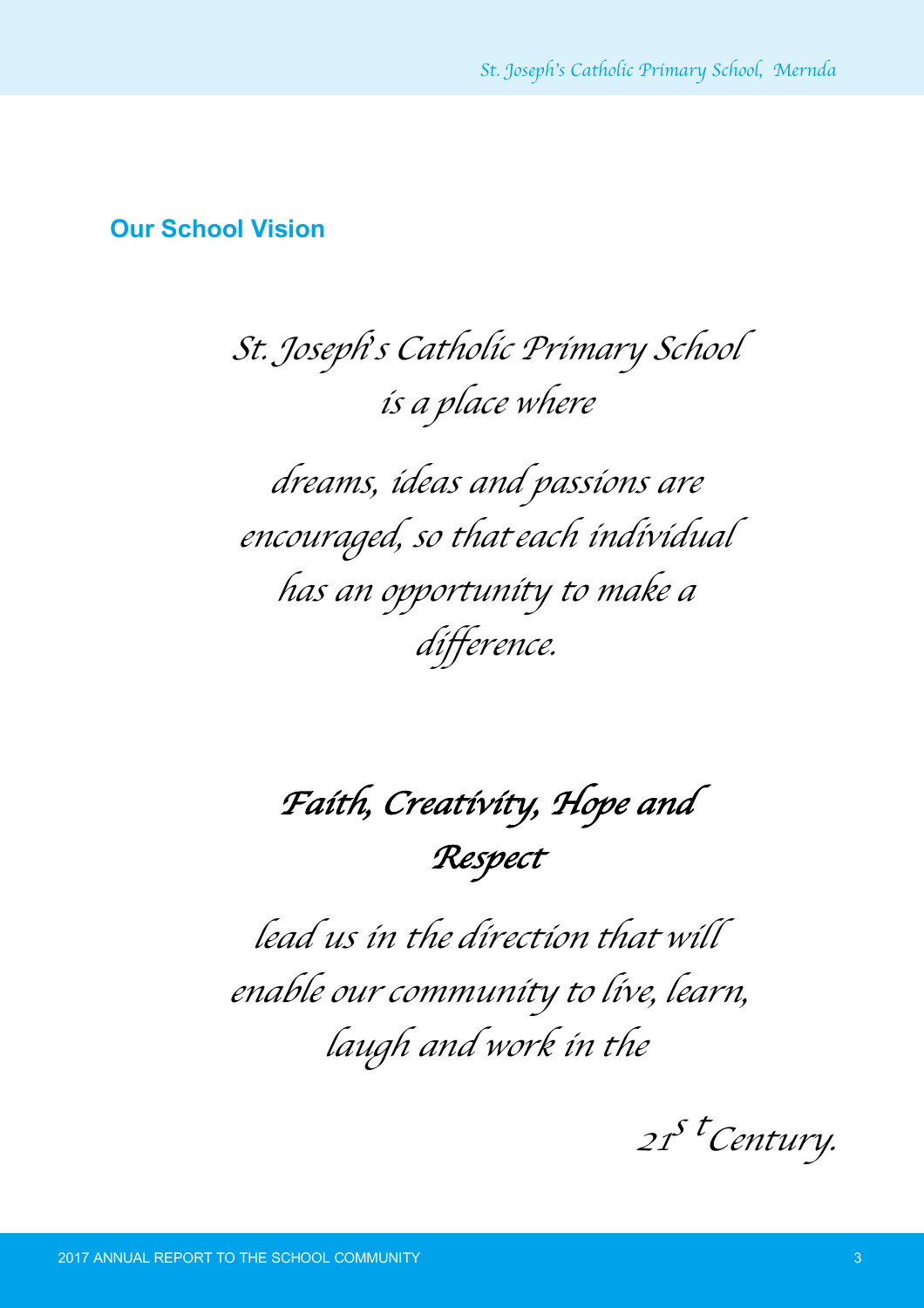## *School Overview*

St. Joseph's is a co-educational Primary School situated in the northern outer suburbs of Melbourne, providing a Catholic education for children from Prep to Year Six. The school opened in February 2009, with an enrolment of 42 children and in 2017 currently has 278.

The school is committed to the faith development of all members of its community. St Joseph's provides rich learning programs and opportunities, with the long-term goal of empowering students to become life long learners. We encourage a shared responsibility to challenge learners and their families to reflect on their relationship with God and the Catholic tradition.

The design of St Joseph's is far removed from the conventional 'box-like' classrooms. Innovations in pedagogy and the physical environment have grown out of contemporary understandings about children and learning and from the school's strongly-held belief that children have a right to the highest quality social and learning experiences. The learning environment provides a diverse and flexible environment where an inseparable relationship has been created between pedagogy and design. Students and staff welcome the friendliness and purposefulness of their Learning Village and treat it with care and respect.

Differentiating the curriculum to personalising the learning is vital to the success of each child. The provision of state of the art technological resources is integral to the school's belief in accessing information from a global perspective with the belief that these are tools are for learning. Students recognize these are tools to assist in organization, timetabling, cooperative and collaborative learning. These tools are used for constant communication and collaboration with the principal, teachers and school community to share their work and learning and obtain constructive feedback for future learning both at school and from home to assist in the transformation of learning throughout the community.

At St Joseph's Primary School the staff believe that students learn through engagement in complex experiences in which they make relevant, purposeful connections.. The pedagogical approach to learning and teaching embraces the philosophy of authentic learning that draws on a range of tools and strategies to develop thinking skills, collaboration, independence and ownership of learning. Each day is full of purpose, where intellectual engagement and connectedness to the real world are priorities which enables authentic learning for every member of the community.

The engaging and inclusive curriculum is designed to meet the needs and interests of all students. It focuses on developing students' depth of understanding of core concepts and interdisciplinary knowledge and skills needed to be adaptive, to transfer learning to new contexts and to prepare for learning throughout life. The school designs curriculum utilising the AUSVELs, mandated for all Victorian Schools. This curriculum provides a coherent and comprehensive continuum of learning in which we construct inclusive learning plans, assess student's progress and report to parents. This curriculum covers the Learning Areas of English, Mathematics, Science, The Arts (Visual and Performing), Humanities (Geography, History, Economics), Civics and Citizenship,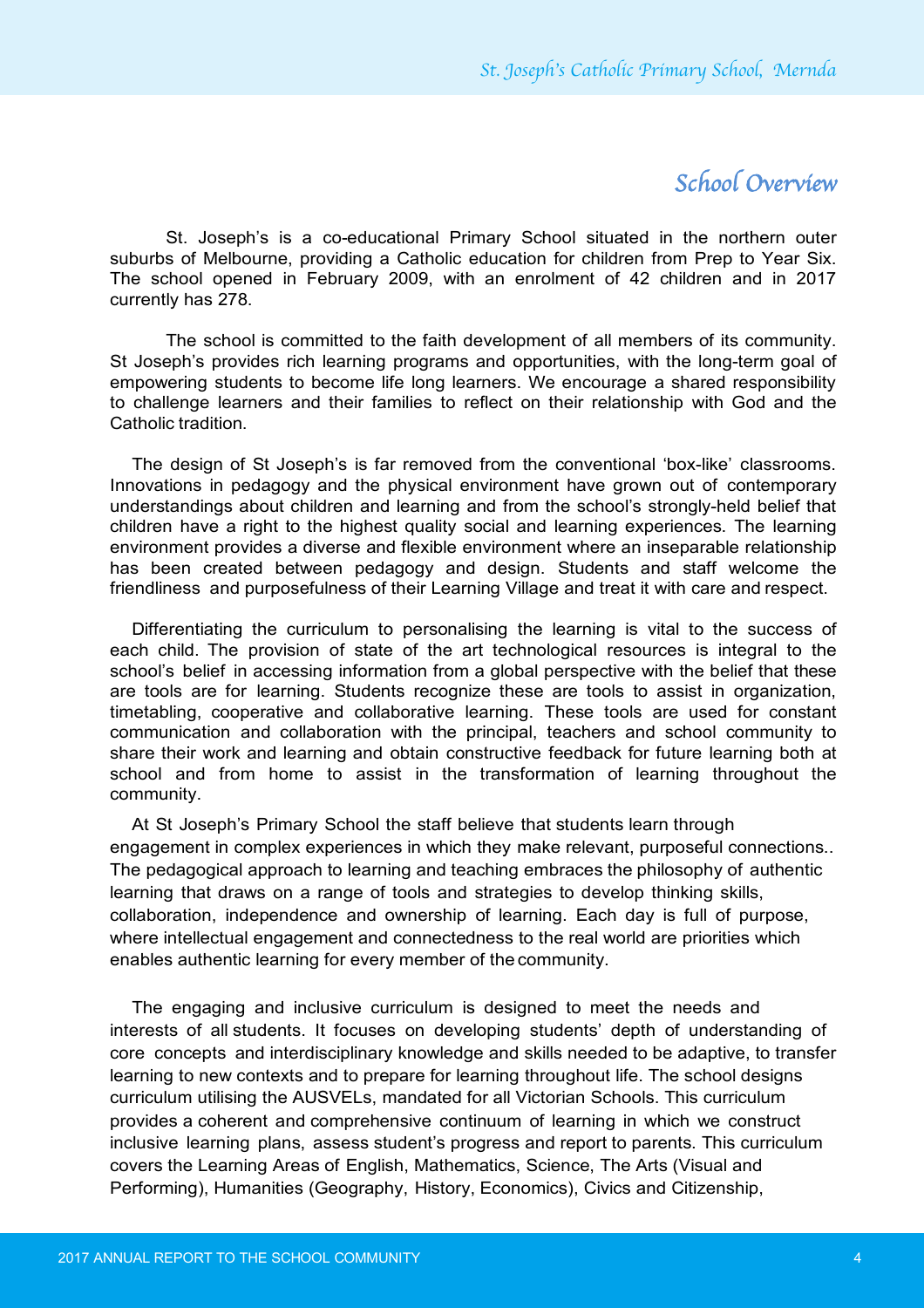Languages (Mandarin – through our program My Chinese Teacher), Health and Physical Education, Personal and Interpersonal Learning, Technology and Thinking Processes.

We nurture an atmosphere of respect, honour, trust, justice, independence, creativity, resilience and virtue which are qualities and dispositions as taught and imparted in the Gospels' and demonstrated by our patron, St Joseph. It is an environment where every member is called by name, recognised for their achievements and appreciated for their contribution to the community of St Joseph's Catholic Primary School.

An Out of School Hours Program is offered on site in the Nazareth Centre. Before and After School Care programs are offered on both a permanent and casual basis. This program provides a needed service to our community in a welcoming, supervised and structured setting.

Our Leadership Team at St Joseph's has aimed to work collaboratively to promote a shared leadership model to empower staff to nurture a learning culture. In 2015 a School Improvement Plan was designed through our Review process. This aims to engage in reflection and dialogue that is distinctive to our Catholic school, honouring the learning entitlement of each learner.

#### **Education in Faith**

**Goal:** *To renew and enhance the Catholic Identity of St. Joseph's School as part of an inclusive Parish Community*

#### **Learning and Teaching**

**Goal:** *To embed a culture of Visible Learning within a stimulating, challenging, purposeful, authentic, safe learning environment where students develop their full potential and are empowered to become life long learners.*

#### **Student Wellbeing**

**Goal:** *To develop students as self managing and collaborative learners who take responsibility for their learning, actions and wellbeing of themselves and others.*

#### **School Community**

**Goal:** *To build sustainable relationships within the parent community, local community and beyond in order to enhance student learning*

#### **Leadership and Management**

**Goal:** *To develop St. Joseph's as a vibrant inclusive Catholic Learning Community*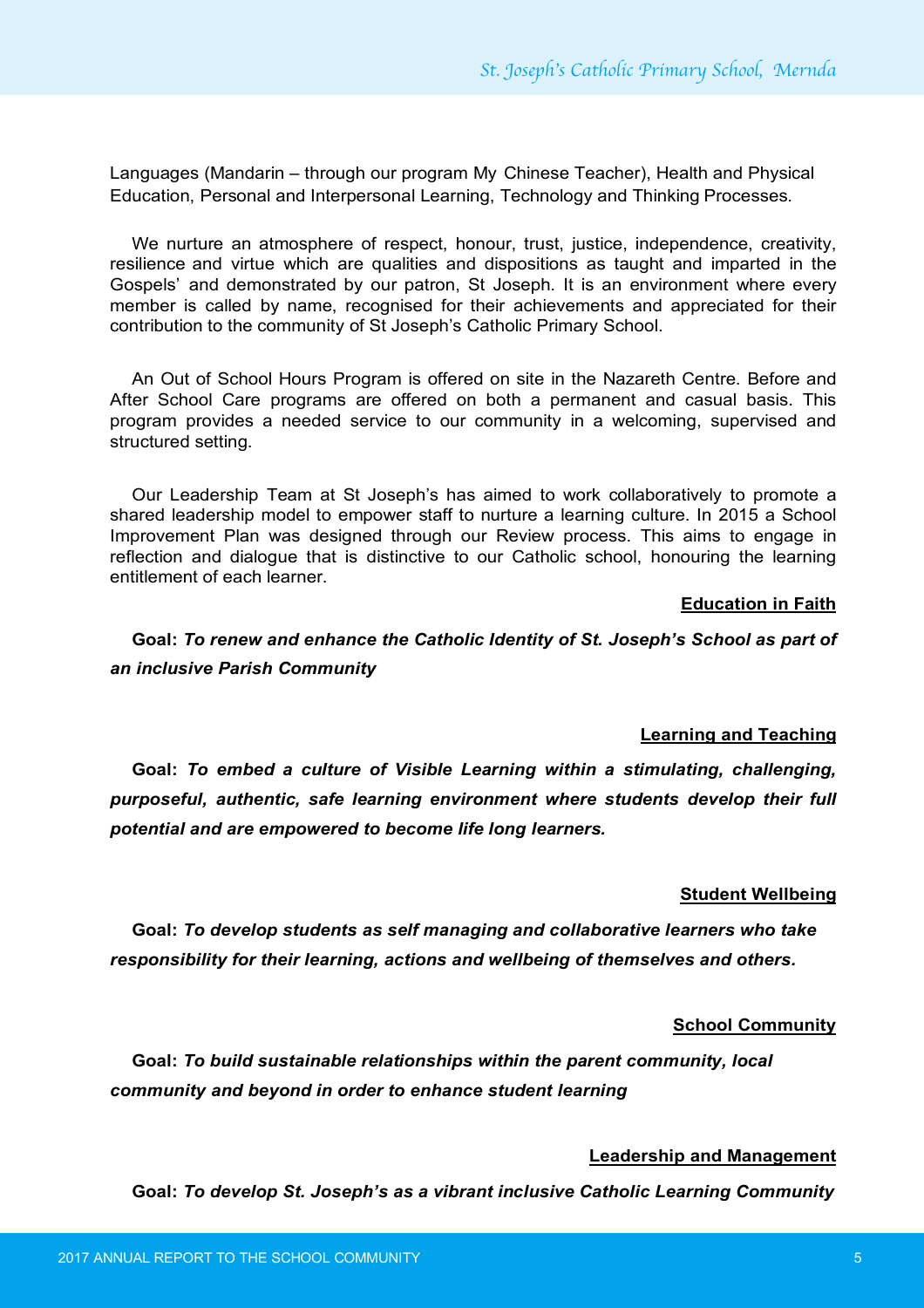## **Principal's Report**

In 2017, St. Joseph's continued to be committed to providing quality Catholic education for all our students in partnership with our parents, parish and our wider community. Through this partnership we are continually planning, reflecting and evaluating to guide us to work towards achieving our vision and goals for this school.

Throughout the year we continued to cement stronger partnerships and worked in the spirit of creating and designing new frontiers for our new parish of Mernda, Whittlesea, Doreen and Kinglake. Our parish, Christ the Light, was created out of a rich tradition of pioneering faith communities in this region. I would like to thank Father Martin Ashe, Father Joseph Troung our assistant priest, Sister Anne Hill our Parish Pastoral Associate, parish groups and with our sister schools of St. Paul the Apostle and St. Mary's for their continued support. Their constant presence in the school and support to all members of the school community is very much valued and appreciated. It is also evident in the many ways the parish school community come together as one when celebrating the sacraments, monthly family masses and significant seasons in the church's liturgical calendar.

There have been many developments during the 2017 school year with a continued focus on building relationships and improving student outcomes and agency. The use of data and evidence to focus on learning, goal setting and feedback, engagement of parents as partners in learning has driven the work that we have achieved throughout 2017.

Thank you to our parents, carers, extended families, parent bodies as the School Board and Parents and Friends who continually support our school in creating an essential partnership between home and school. Your continued support is greatly appreciated. I would also like to thank all staff, which continually place the children at the centre of all that we do.

Looking forward to encountering new horizons together in learning in 2018.

Marita Richardson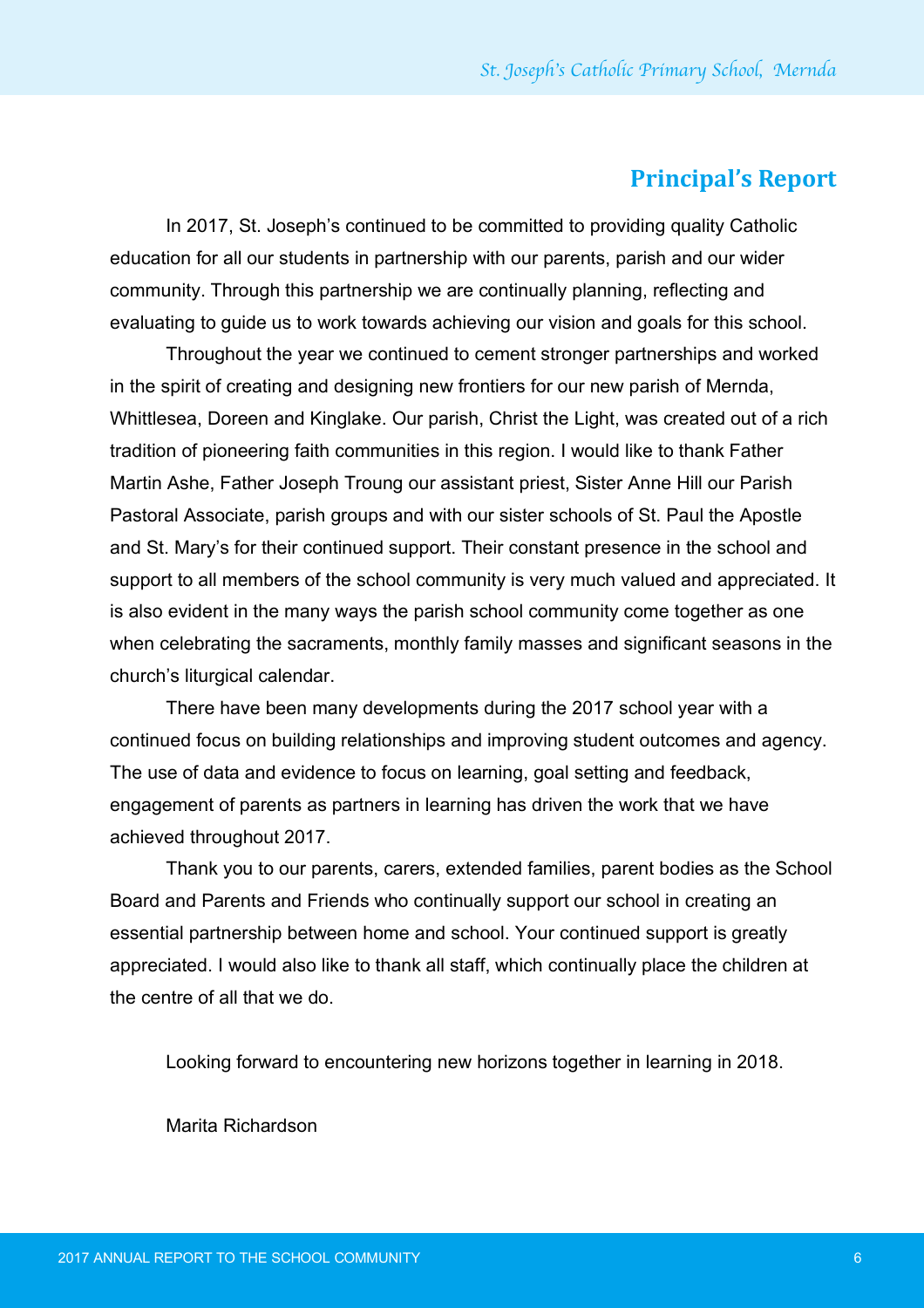## **Education in Faith**

#### **Goals & Intended Outcomes**

To strengthen and enhance engagement of all members of St Joseph's in an inclusive Catholic Learning Community.

- That teacher capacity is deepened to teach Religious Education.
- That we build a dialogical school with a post-critical belief stance.
- That all learners are a witness to their faith through Catholic Social Teachings.

#### **Achievements**

St Joseph's Catholic School is continually deepening its faith journey within the Catholic Parish of Christ Light. We are in dialogue as a Parish and School team where faith and life finds a meeting place. The Nazareth Centre, which is the place of worship on Sundays and also for school liturgical celebrations, is a constant reminder of our Catholicity. The icons, prayers, images and statues enhance our stance as a Catholic School. Our foyer is both a shared entrance to the school and Nazareth Centre. We are seen as one identity.

We regularly use our St Joseph's prayer at morning - prayer gathering and all families are given a copy for home use. We link the dispositions of our Patron Saint throughout our daily activities to inspire and support us on our life long faith journey.

Our Religious Education curriculum and pedagogy at St Joseph's Catholic Primary School is faithful to the mission, the traditions and values of our school and is centred on relationships within the learning community.

It reflects what is valued and important by specifying the essential knowledge, skills, dispositions and behaviours in a designed Religious Education curriculum accessible to all students. It extends students to higher levels of knowledge, understanding and functioning and enables teachers to develop professionally, both individually and as a staff.

The 2017 Sacramental Program continued to meet the needs of our growing demand of families with children wanting to receive the Sacraments. The Religious Education Leaders from the three Catholic Schools in the Parish along with Sr. Anne met to plan and design strategic approaches to cater for the students in their Sacramental journey. We continued to offer Registration Evenings, Information Nights, Retreat Days, Family Formation Faith nights, Commitment and Presentation Sundays associated with the Sacraments of Eucharist, Confirmation and Reconciliation. These were generally well attended. Each school in the Parish accepted the responsibility of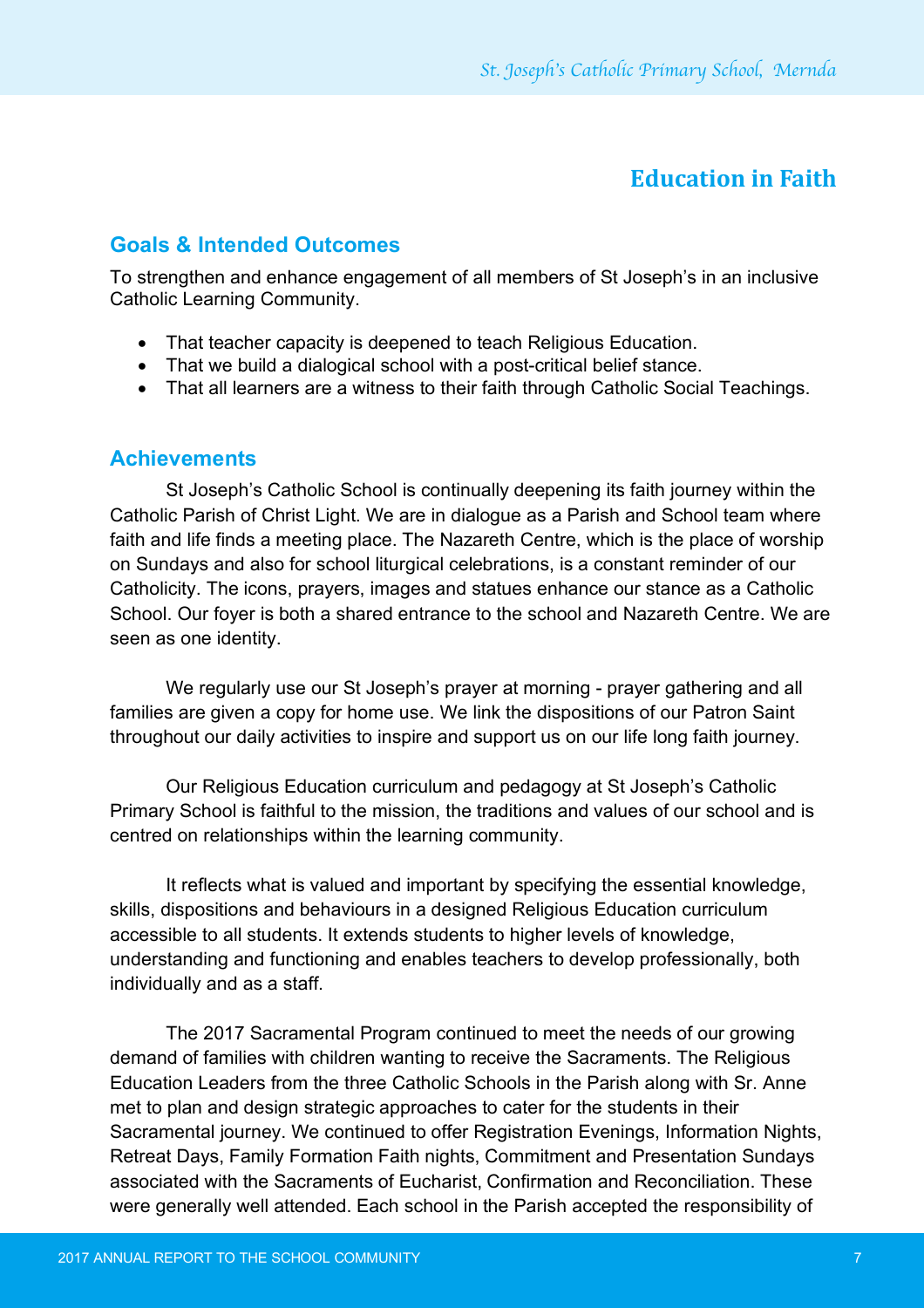provided the venue and the shared role of meeting the collective expectations. We are fortunate to continue to have the service of both, Father Martin Ashe and Father Shymon to enrich our faith life in many various and relevant ways. Father Martin was able to facilitate the Family Faith Nights while Father Shymon celebrated the Parish Masses, which are attended by our school students. Bishop Terry Curtin celebrated the Sacrament of Confirmation.

Each year we use a theme to connect our lives with our work. In 2017 it was "Walking Forward Together" This was an endless reminder to walk forward in word and action in imitation of Jesus as we are called to serve others in our community. Our learning villages and staff embraced the theme and used the theme throughout prayer. At the beginning of the year the staff of the three Catholic Primary Schools in our Parish came together and prayed as people of God in service to our communities.

Throughout the year staff were given the opportunity for professional learning in Religious Education. This was both spiritually academically and personally for staff and also to increase student-learning outcomes. On our school closure day we focussed on contemplative prayer with an engagement in labyrinths. The staff was very receptive to the many varied opportunities given to them for reflection and prayer. Our aim was to use the journeying of labyrinths as a prayer form. We have continued to explore and embed the Renewal of the Religious Education Curriculum throughout our planning and designing of learning experiences. Deep thinking and learning have driven our robust and rigorous Religious Education curriculum. Religious Education is integrated throughout our school life and key learning areas

Classes are timetabled to lead our monthly Masses. Social Justice Leaders and School leaders have been given the chance to represent St. Joseph's School at St Patrick's Mass during Catholic Education Week and lead our students in many activities to build up an awareness of contributing to a just world. Project Compassion was a great opportunity to show our connections to the wider world. We diligently raised money for the less fortunate through the Project Compassion. Donation Boxes were displayed throughout the village and a substantial amount of money was collected. We organised, plan and participated in Religious Whole School events, particularly St Joseph's Feast Day, and St. Patrick's Day. Holy Week and Easter Season was a time for meaningful, liturgical celebrations, such as Stations of the Cross and Palm Sunday Mass. This was an opportunity to bring our school and parish together.

There have been many ongoing opportunities for students to engage in prayer. Some of these events have been during INGOMA gathering; celebration of learning; whole school activities such as Mother's Day; morning tea; Father's Day breakfast; Grandparents day. Students have been given a 'voice' and 'agency' in planning prayer and leading others to pray.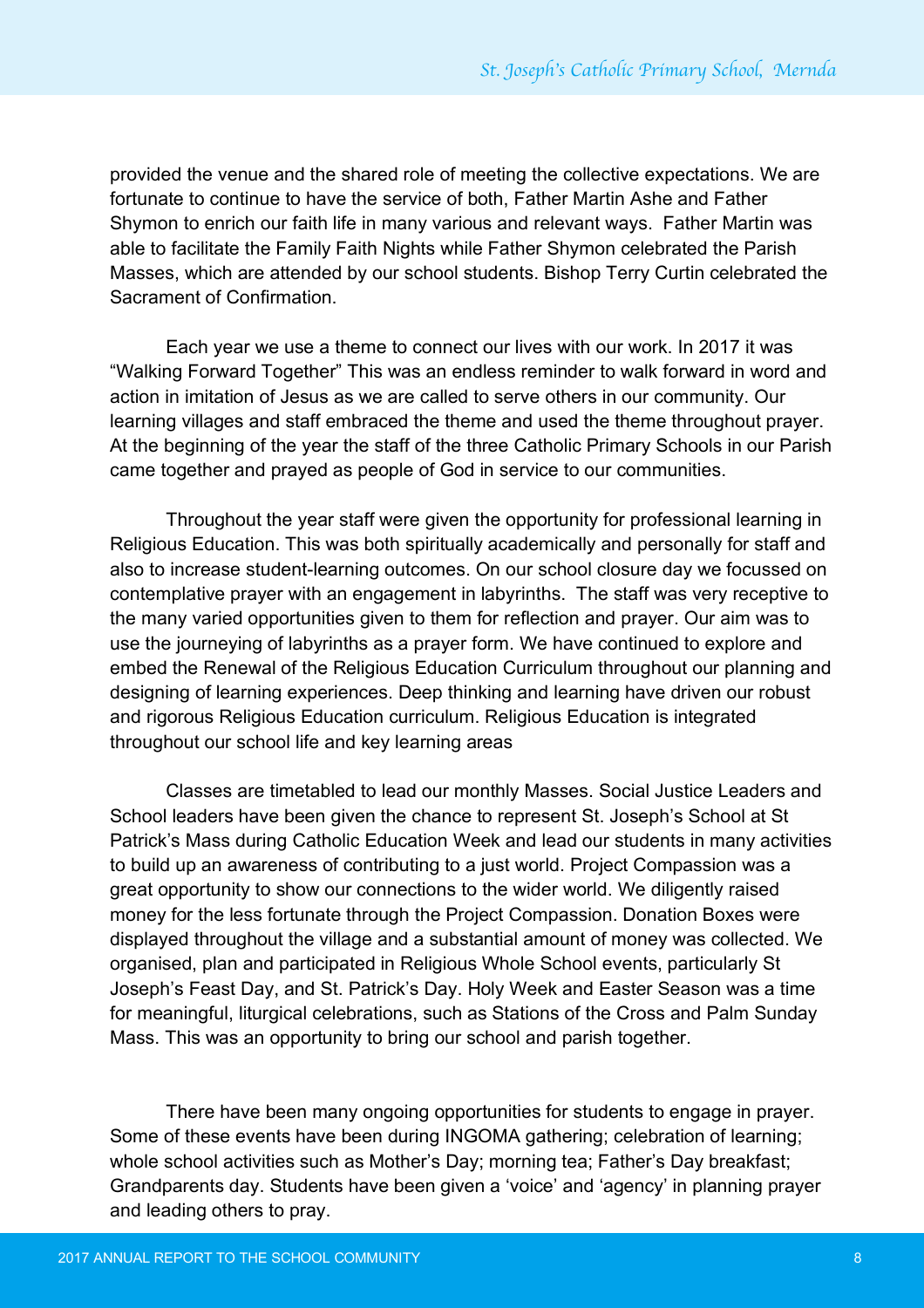The school newsletter has been a way to connect to families and provide updated, informative information about Religious Education. This has also been a chance to publish a reflective prayer connecting to the events of the time

St Joseph's is a school that enables all students, Catholics as well as other believers to discover meaning in their lives and to deepen their humanity in dialogue with the Christian story. Aggregate indices provide a high-level picture of your school of your school of your school



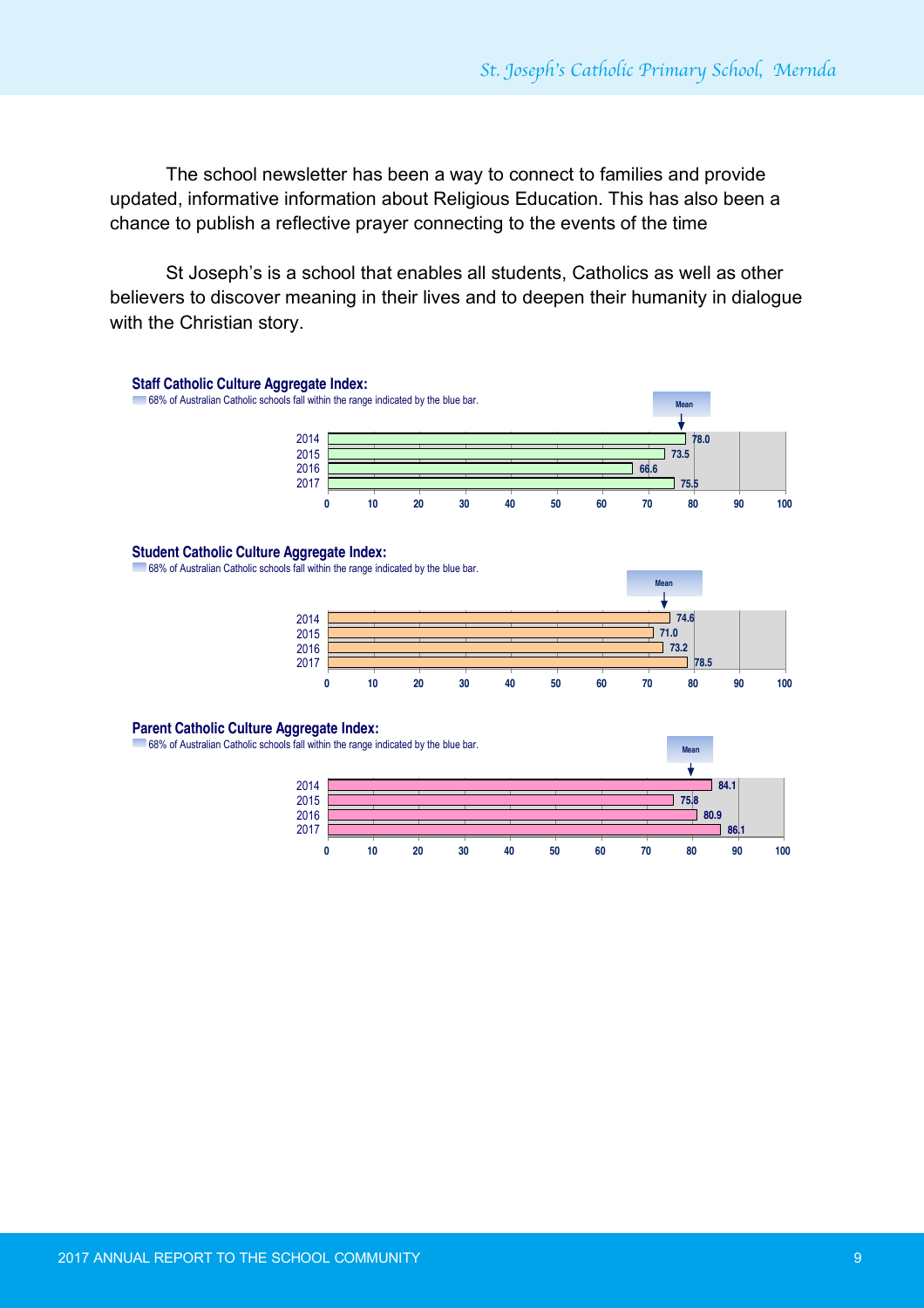## **Learning & Teaching**

### **Goals & Intended Outcomes**

To embed a culture of Visible Learning within a stimulating, challenging, purposeful, authentic, safe learning environment where students develop their full potential and are empowered to become lifelong learners.

- That student achievement in literacy and numeracy is improved.
- That learning will be personalised and individualised through a differentiated curriculum

#### **Achievements**

During 2017 St Joseph's staff continued to work on the Visible Learning (Evidence Based Learning) Structure and Framework with an emphasis on Literacy and Numeracy. This has continued to stimulate and engage our students. Opportunities have also been given for teachers to engage in professional dialogue around what a good learner *is* and what a good learner *does*. The profile of a good learner has been developed and our dispositional curriculum has been shaped and developed around this framework. The development of the dispositional characters support our students in understanding what learning is like for them. We have continued to use the posters created on the dispositions, including the Learning Pit. A key feature of the dispositional characters and the Learning Pit is the development of the consistent use of the *language of learning*. Staff and students alike use the same language to describe the learning at St Joseph's.

The Learning Pit has had a huge impact on the students' self efficacy and how they view themselves as learners. The presence of learning tasks and spaces that both motivate and stimulate learning such as Sustainability workshops, Kitchen garden opportunities, Visual Arts workshops, and Performing Arts, all create engagement, in fostering and nurturing a learning community where students are able to experience success. Our students are learning life skills they can take beyond the classroom that will help them make healthier choices into the future.

As an *Evidence Based Learning* school, our focus has been to ensure data and evidence of student achievement drives our learning and teaching, making sure we encompass the broad range of abilities of all our students. This has been evident in the increase in our NAPLAN data over all areas, as well as the data obtained from the PAT R and PAT M.

The role of the Literacy Leader has continued with a focus on Foundation – Year Six. She has continued to attend professional development around classroom practice and disseminate this information to all staff members. Our school's commitment to lifelong learning, building capacity in staff, and improved teacher efficacy has been reflected in our participation in CEM-led initiatives such as the *Phonics in Context* professional learning. The Literacy Leader has supported staff through mentoring and coaching. An important feature of these partnerships has been the collaborative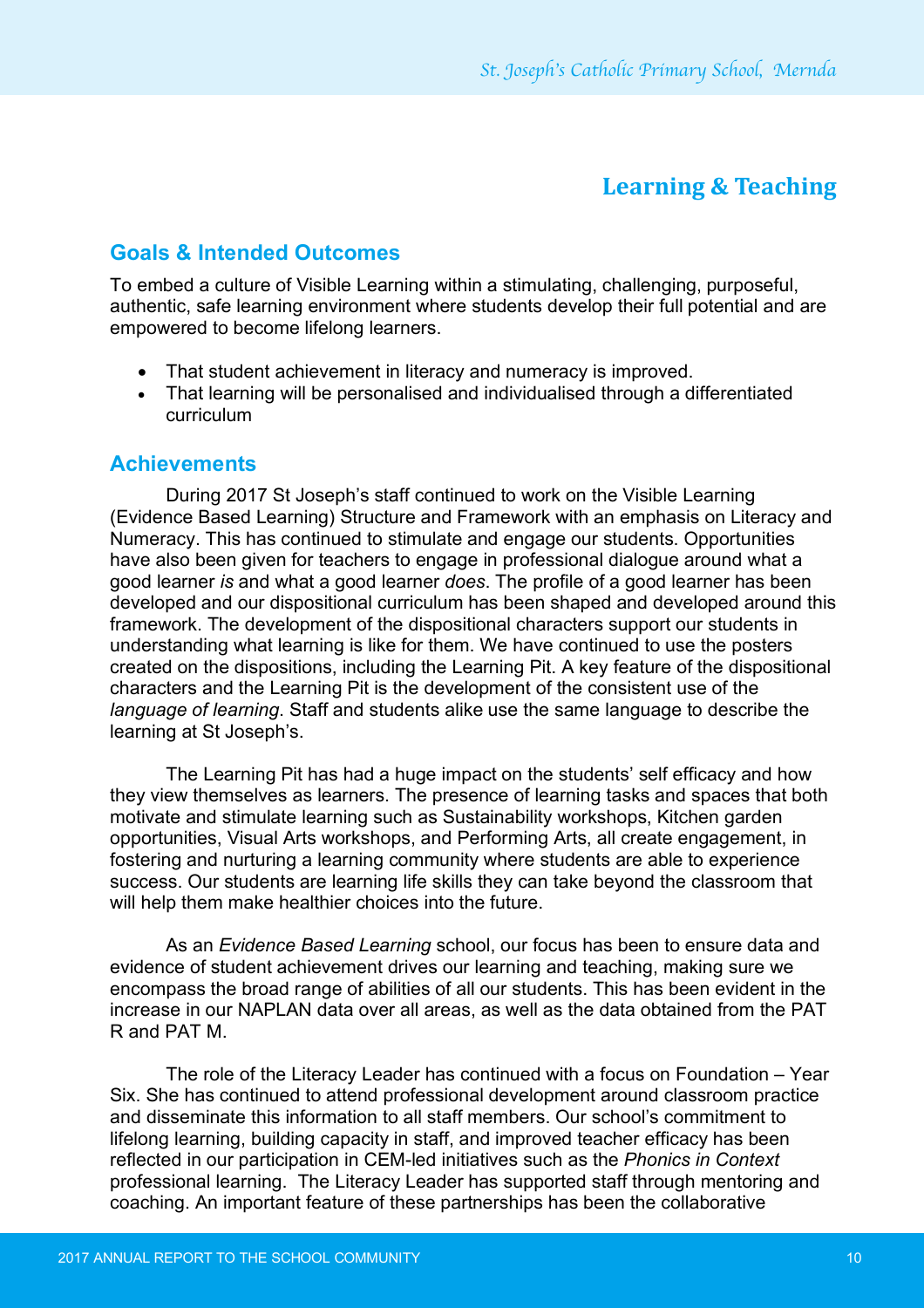conversations that have taken place between the mentor and mentee, to allow for a personalised delivery of professional learning. An example being *Tool Times,* where the analysis of running records was undertaken.

We have continued to embed some of the strategies found in the CAFÉ and Daily-5 programs throughout the school, with a strong emphasis on comprehension, accuracy, fluency and expanding vocabulary. The *Words Their Way* program is another initiative we have implemented to support the delivery of word study in all classes.

Literacy Intervention has continued to be provided for students who have been identified as needing additional support with their literacy learning. Reading Recovery was provided by a qualified Reading Recovery teacher for identified Year One students. Levelled Literacy Intervention (LLI) was provided by trained LLI teachers for identified students in Years Two to Years Six.

The role of the Numeracy Leader has also been highlighted. Programs were introduced for targeted groups of students that had been identified using data as evidence to guide these groups. Additionally, planning sessions focussed around analysing data such as PAT Maths; Early Years Numeracy Interview data. Teachers have been supported in their professional learning through coaching and modelling, with a focus on differentiation, questioning and the structure of lessons. This has provided an opportunity for capacity building and teacher efficacy in the learning and teaching of Mathematics.

The Literacy Leader and the Numeracy Leader have worked collaboratively to promote their respective disciplines within the school community. They have supported one another in their roles, and together have had the joint responsibility to plan and implement professional learning for staff (PLTs), information sessions for parents, write newsletter items, and the organisation and purchase of resources for English and Mathematics. The Numeracy Leader planned and organised an interactive Maths incursion for students that culminated in a family night of fun and Mathematics. The Literacy Leader supported the families of Foundation and Year One students with the introduction of the Parent Assisted Immersive Reading (PAIR) program. P.A.I.R. is designed to help parents create an environment where their child can become "reading ready".

The students have continued to be involved in programs that have strengthened the links between home and school. Students have participated in Book Week, Readers Challenge, St Joseph's Feast Day, ANZAC Day and Remembrance Day events. Students also had their art work submitted into the Whittlesea Show and their achievements were celebrated at school. Students also experienced and achieved a variety of awards through athletics, swimming and interschool sports.

A highlight of 2017 was the biennial St Joseph's Art Show. Under the direction and guidance of the Visual Arts specialist teacher, the art show provided a platform for our students to showcase their considerable skills and talents in both 2D and 3D works of art.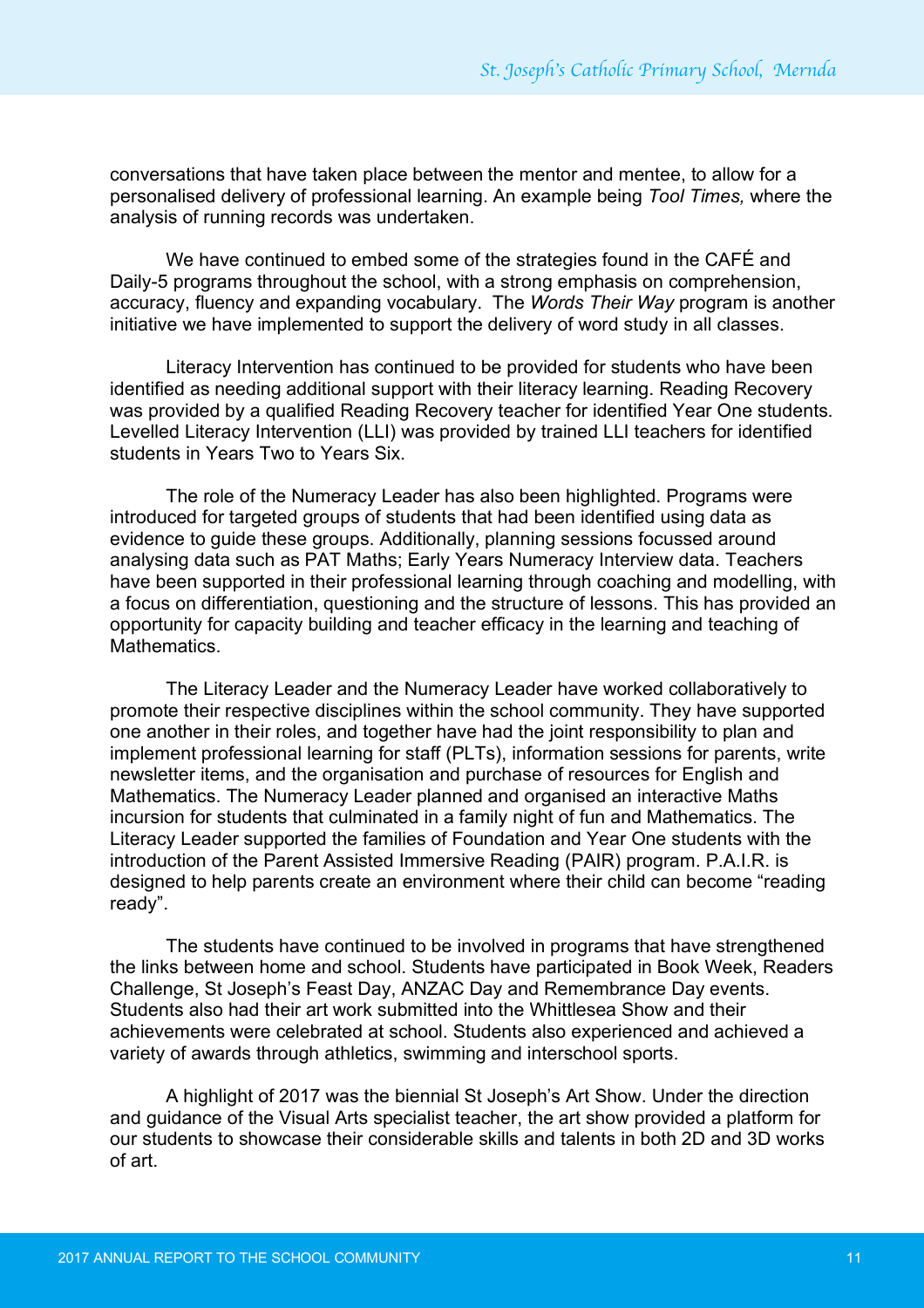Specialist programs have been interwoven into our curriculum. For example, our language program, My Chinese Teacher, is skyped in from Beijing based teachers. The use of this technology allows for the teacher and student to learn alongside each other as they develop the language, culture and traditions of China. This has been a priority as the community learn about, and recognise the diversity within and between the countries of the Asia region. We therefore make links to other parts of our diverse curriculum such as growing Asian vegetables in our kitchen garden.

Various extracurricular interest-based clubs such as The Choir, sports clubs, gardening club, craft club and book club have been further established throughout the year. Participation in these clubs has been extremely popular with students, and has resulted in improved self esteem and confidence for those students who have chosen to be involved. Students also lead initiatives and projects linked with Social Justice have enabled a strong sense of student voice and ownership. Students have connected with other students throughout the school and have led passive play, fundraisers which have been extremely successful.

| PROPORTION OF STUDENTS MEETING THE MININUM STANDARDS |                       |                       |                                                  |                       |                                                |
|------------------------------------------------------|-----------------------|-----------------------|--------------------------------------------------|-----------------------|------------------------------------------------|
| <b>NAPLAN TESTS</b>                                  | 2015<br>$\frac{9}{6}$ | 2016<br>$\frac{0}{0}$ | $2015 - 2016$<br><b>Changes</b><br>$\frac{0}{6}$ | 2017<br>$\frac{0}{6}$ | 2016 - 2017<br><b>Changes</b><br>$\frac{9}{6}$ |
| YR 03 Grammar & Punctuation                          | 97.8                  | 94.9                  | $-2.9$                                           | 93.8                  | $-1.1$                                         |
| YR 03 Numeracy                                       | 97.8                  | 97.5                  | $-0.3$                                           | 100.0                 | 2.5                                            |
| YR 03 Reading                                        | 97.8                  | 100.0                 | 2.2                                              | 96.9                  | $-3.1$                                         |
| YR 03 Spelling                                       | 97.8                  | 100.0                 | 2.2                                              | 100.0                 | 0.0                                            |
| YR 03 Writing                                        | 100.0                 | 97.4                  | $-2.6$                                           | 100.0                 | 2.6                                            |
|                                                      |                       |                       |                                                  |                       |                                                |
| YR 05 Grammar & Punctuation                          | 91.4                  | 94.1                  | 2.7                                              | 97.1                  | 3.0                                            |
| YR 05 Numeracy                                       | 91.4                  | 100.0                 | 8.6                                              | 96.9                  | $-3.1$                                         |

#### STUDENT LEARNING OUTCOMES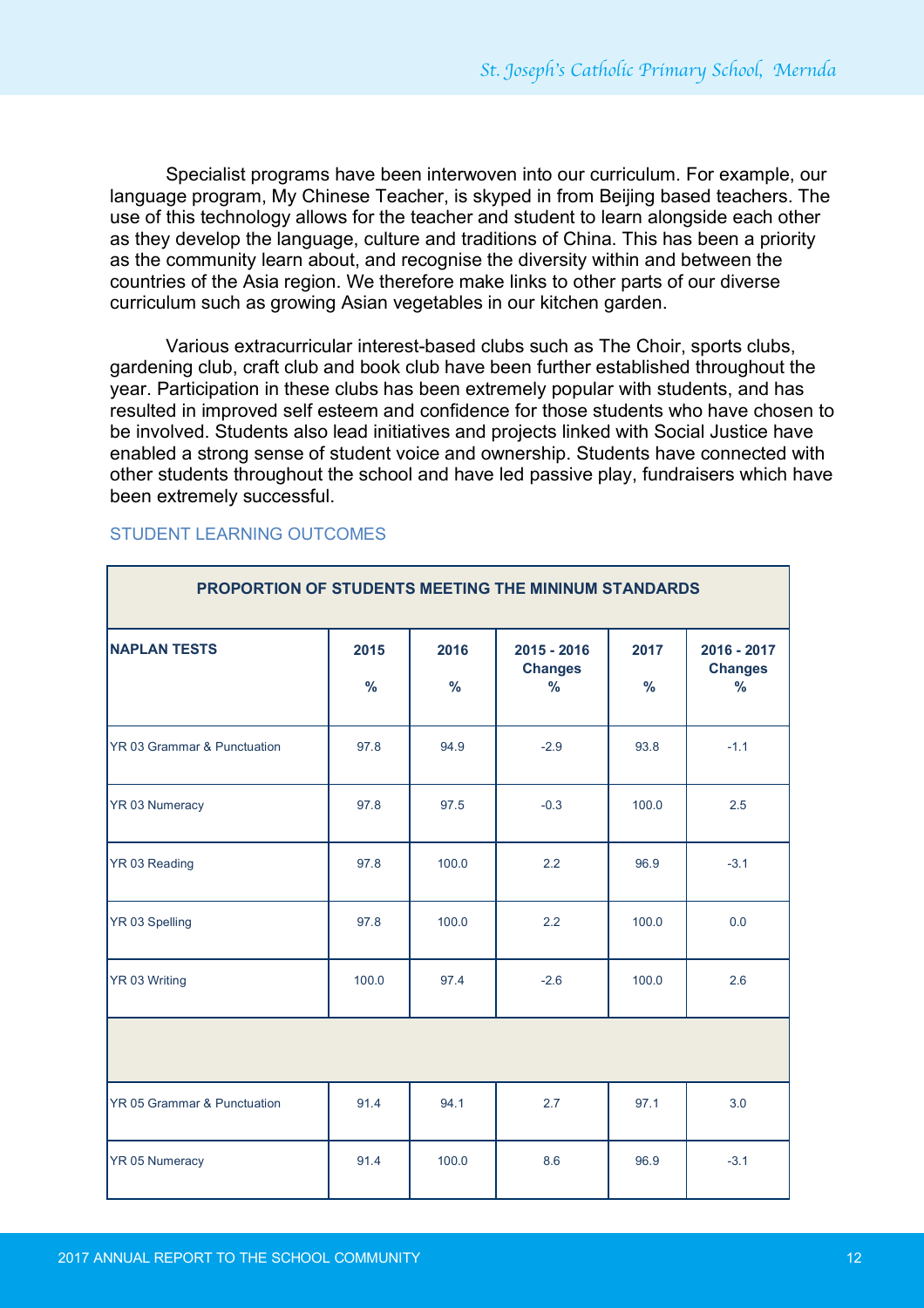| YR 05 Reading  | 88.6 | 100.0 | 11.4 | 100.0 | 0.0    |
|----------------|------|-------|------|-------|--------|
| YR 05 Spelling | 97.1 | 100.0 | 2.9  | 97.1  | $-2.9$ |
| YR 05 Writing  | 91.4 | 100.0 | 8.6  | 100.0 | 0.0    |
|                |      |       |      |       |        |





As shown in the Year 3 Naplan results there has been an overall improvement from 2015 to 2017 in Writing, Spelling and Numeracy. Reading has maintained over the three years, but the overall gain has been in Numeracy. Year 5 Naplan has shown significant improvement over the three years in most learning areas, especially, Reading, Writing, spelling and Grammar and Punctuation.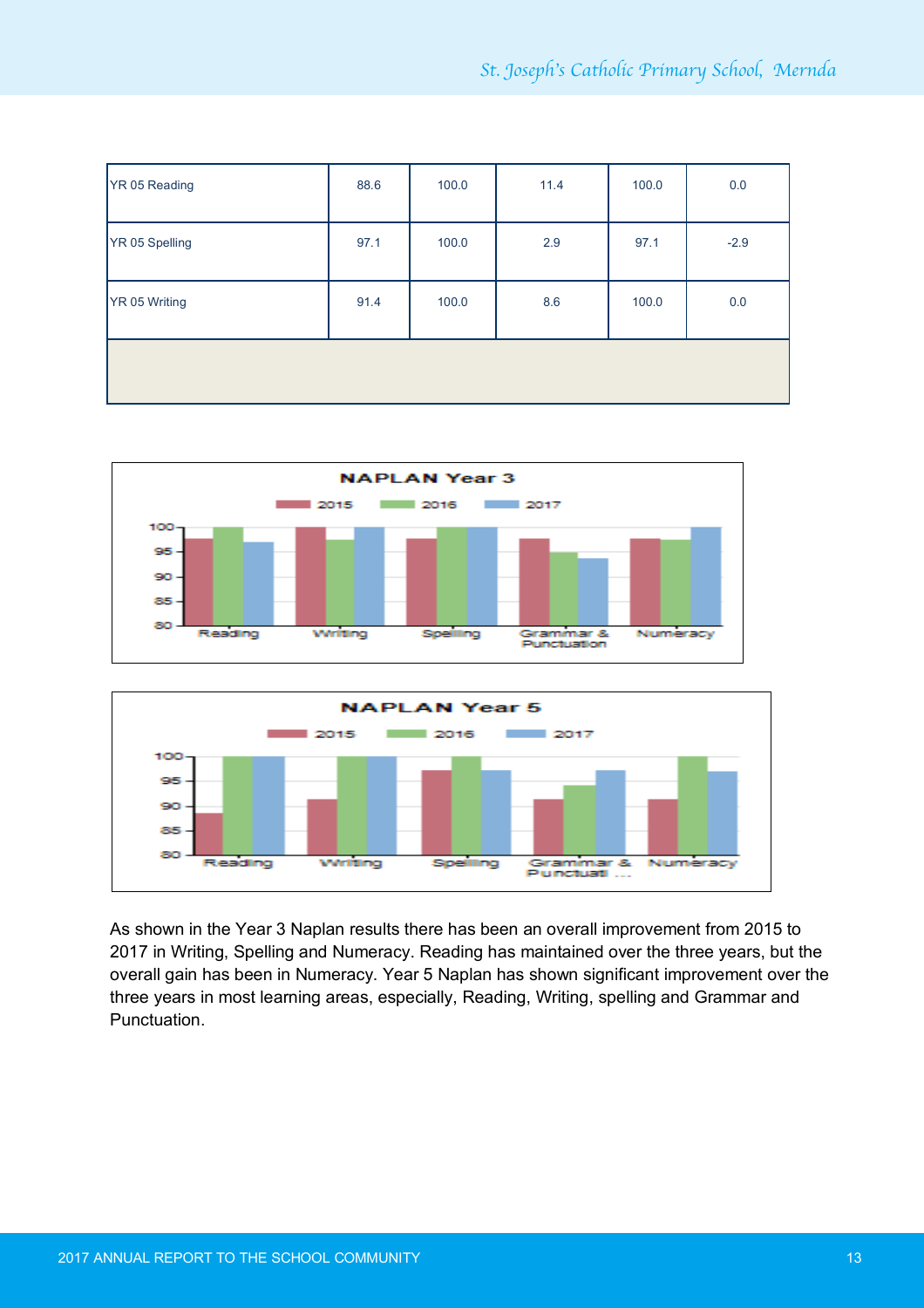## **Student Wellbeing**

#### **Goals & Intended Outcomes**

To develop students as self-managing and collaborative learners who take responsibility for their learning, actions and wellbeing of themselves and others.

- That student social and emotional learning skills are strengthened.
- That engagement of students will be improved to optimise student outcomes**.**

#### **Achievements**

At St Joseph's we believe in the dignity of the human being and that the self esteem of the student should have priority. Each member of our school community has rights and with these rights comes responsibilities. We believe that St. Joseph's works with parents and guardians to provide every assistance and support for the welfare and wellbeing of all our students. The student wellbeing leader works tirelessly with the Principal and staff to develop and maintain a safe and supportive school environment for all our students. Catholic school communities have access to a wide range of wellbeing and welfare support, including child protection, student health services, personal development, safety, resilience and mental health, behaviour management, anti-bullying and drug education services.

Our approach to behaviour management is based on School Wide Positive Behaviour Support (SWPBS). School Wide Positive Behaviour Support introduces, models, reinforces and rewards positive social behaviour as an important step of a student's educational growth. Students must be explicitly taught the behaviours we want them to demonstrate. We have continued to unpack and embed our dispositional curriculum throughout the school of Respect, Creativity, Curious, Self-Managing, Resilience and Reflection. These dispositions support children in their learning therefore creating self - esteem. Following on from the introduction of our new school rules in 2016 of Respect, Help Others to Succeed and Do your Best students have continued to live these rules out in all of the learning spaces at St Joseph's.

At the conclusion of 2016 staff undertook a new transitional program, which involved the Learning Advisors completing a new student profile and transition form to better aid the future Learning Advisors in the understanding of their new children. The transition profile was based around some of the essential information highlighted by Sue Larkey, a specialist in the field of Autism. Program Support Group meetings were organised to continue the communication between parents, Learning Advisors, Wellbeing Leader and outside professionals who provided ongoing support to the families and the school.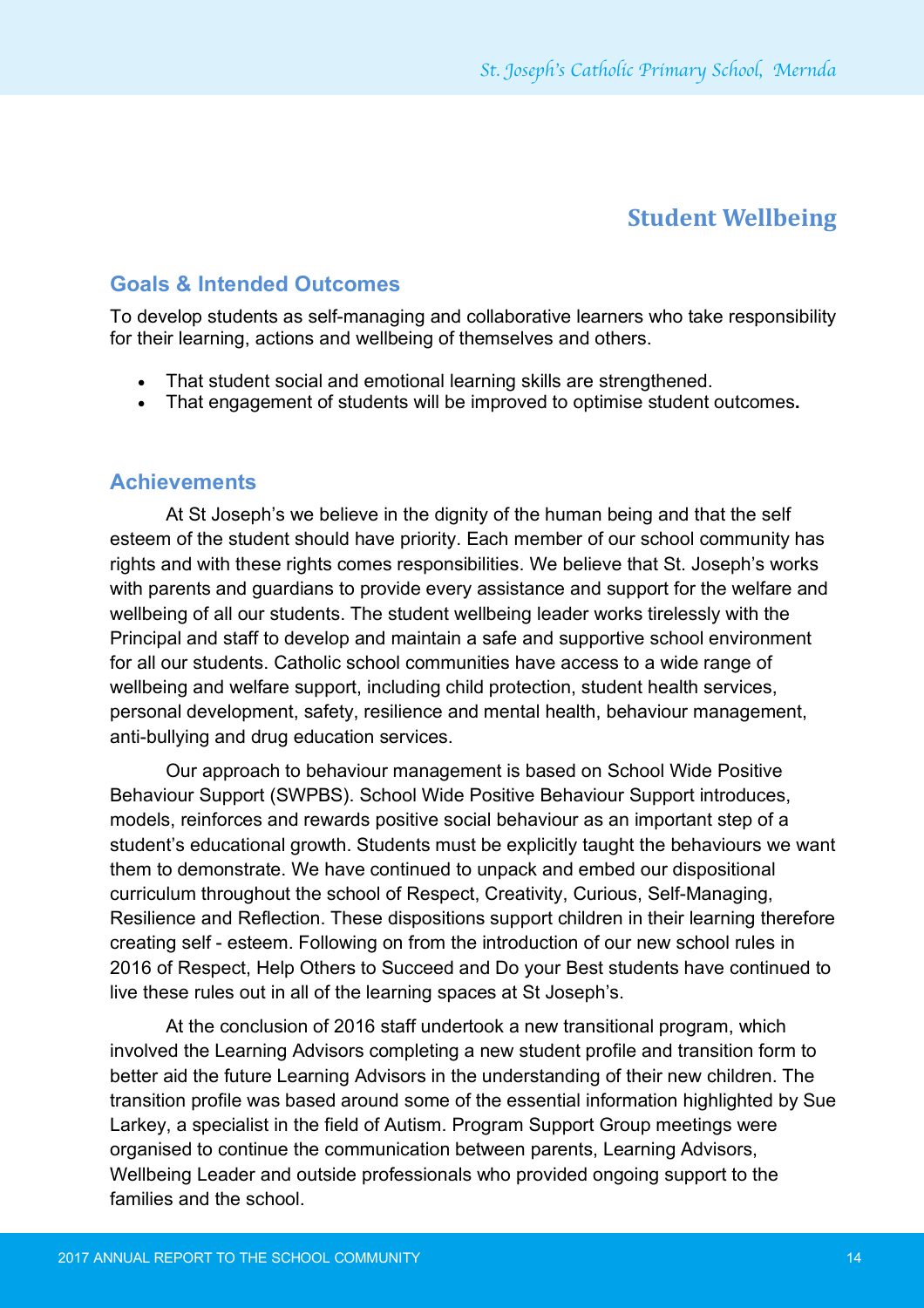A greater emphasis was placed on the National Consistent Collection of Data (NCCD) process, which is designed to inform the Catholic Education Office as well as the State Government on the numbers and types of adjustments that are made throughout the schools in order for students to achieve a fair education under the Disability Discrimination Act. This NCCD process is becoming even more important to schools as it will eventually take the place of previous funding models in schools.

Learning Advisor Assistants were celebrated by our school leaders when they were surprised with an afternoon tea to thank them for their continued dedication to the school. Professional development was once again a key focus for our Learning Advisor Assistance with a focus on identifying their areas of strengths, weaknesses and interests. Facilitated and regular meetings with the Learning Advisor Assistance continued to keep them engage with the school vision.

2017 saw the introduction of a weekly school wide Wellbeing Hour. Acknowledging the need for a more in depth social skills program it was decided to dedicate specific time to unpack and explore all the different elements of student's wellbeing. Villages spent time to develop individual targeted programs addressing the key elements including friendship, conflict resolution and bullying. Allowing individual Villages to complete their own program allowed the program to be delivered more relevantly and timely.

Student's social wellbeing and connectedness to learning was promoted during Celebration of Learning, Circle Time and Learning Village sharing. INGOMA, our gathering space, provided a forum for discussion and communication to develop and maintain the Learning Village culture. It also provides a place for celebration of extra curricular achievements and is inclusive of the parent community

Antonietta Bua continued to provide a counselling service to the school community on a weekly basis with the assistance of Julie-Anne . Antonietta also placed a greater emphasis on school wide small and large group sessions to assist in the delivery of the schools Wellbeing Hour. Antonietta presented multiple information session to the parent community on a range of important topics such as kids becoming teenagers, how to assist children in making friends and dealing with anxiety. After seeking feedback from the community these information sessions proved to be a huge success and will continue into 2018.

Professional development has also been provided throughout 2017. The school has been trained in various instructions and strategies such as Ipad apps to support learning, the continued development of our School Wide Positive Behaviour Policy and the development of Personalised Learning Plans for students with Special Needs. The Wellbeing Leader attended regular cluster meetings including local kindergartens to build relationships and communication within and beyond the community. The Little Joeys Pre-Prep Program incorporated a greater emphasis on identifying students with additional learning needs and these meetings were held throughout Term 4 2016 in order to be best prepared for the start of the year. There is also ongoing liaison with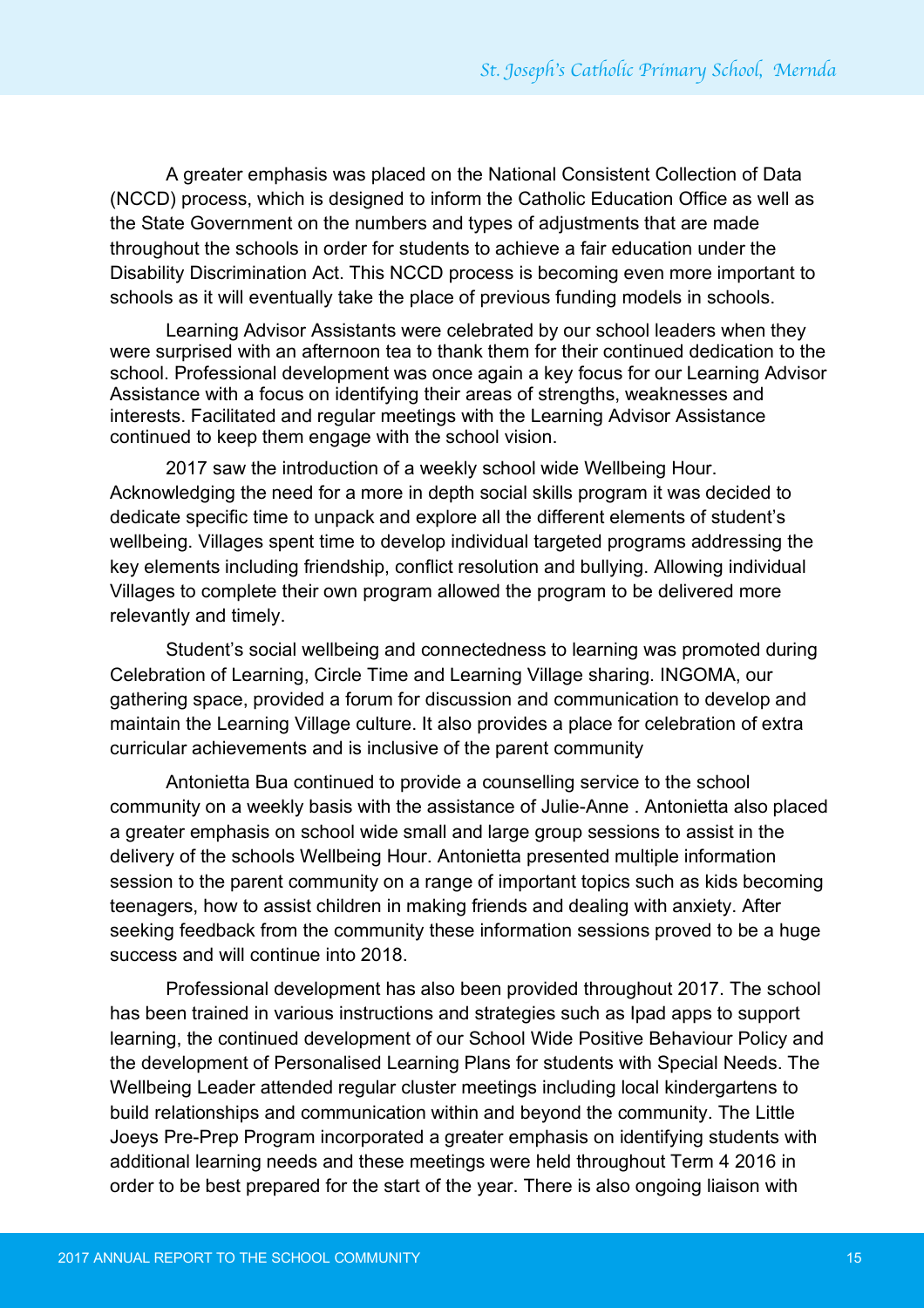| AVERAGE STUDENT ATTENDANCE RATE BY YEAR LEVEL | $\%$  |
|-----------------------------------------------|-------|
| Y <sub>1</sub>                                | 93.55 |
| <b>Y2</b>                                     | 94.19 |
| Y <sub>3</sub>                                | 92.69 |
| Y4                                            | 92.51 |
| Y5                                            | 95.27 |
| <b>Y6</b>                                     | 93.47 |
| Overall average attendance                    | 93.61 |

Catholic Education Melbourne in various fields, regrading referrals and support for students.

## **NON ATTENDANCE**

Parents are contacted via phone and or email, by the classroom teacher, if a child has been absent for more than two days without notice. If no contact can be made, the Principal will follow up with phone calls. Interviews may be conducted to discuss absences. The school endeavours to work with parents to minimise student absences.

Parents are required to provide written notification after an absence and in the case of a holiday during the term, they are required to provide written information detailing date of departure, reason and date of return to school.

A process to monitor and follow up regular non-attendance forms part of the policy and involves varying degrees of intervention and response based on absences. Should attendance still be of concern despite discussions and strategies with families, and an Attendance Improvement Strategy will be implemented by the Principal. All correspondence is as per the policy.

Information through our newsletters and discussions with parents and posters about the importance of regular school attendance, ensure parents are aware of their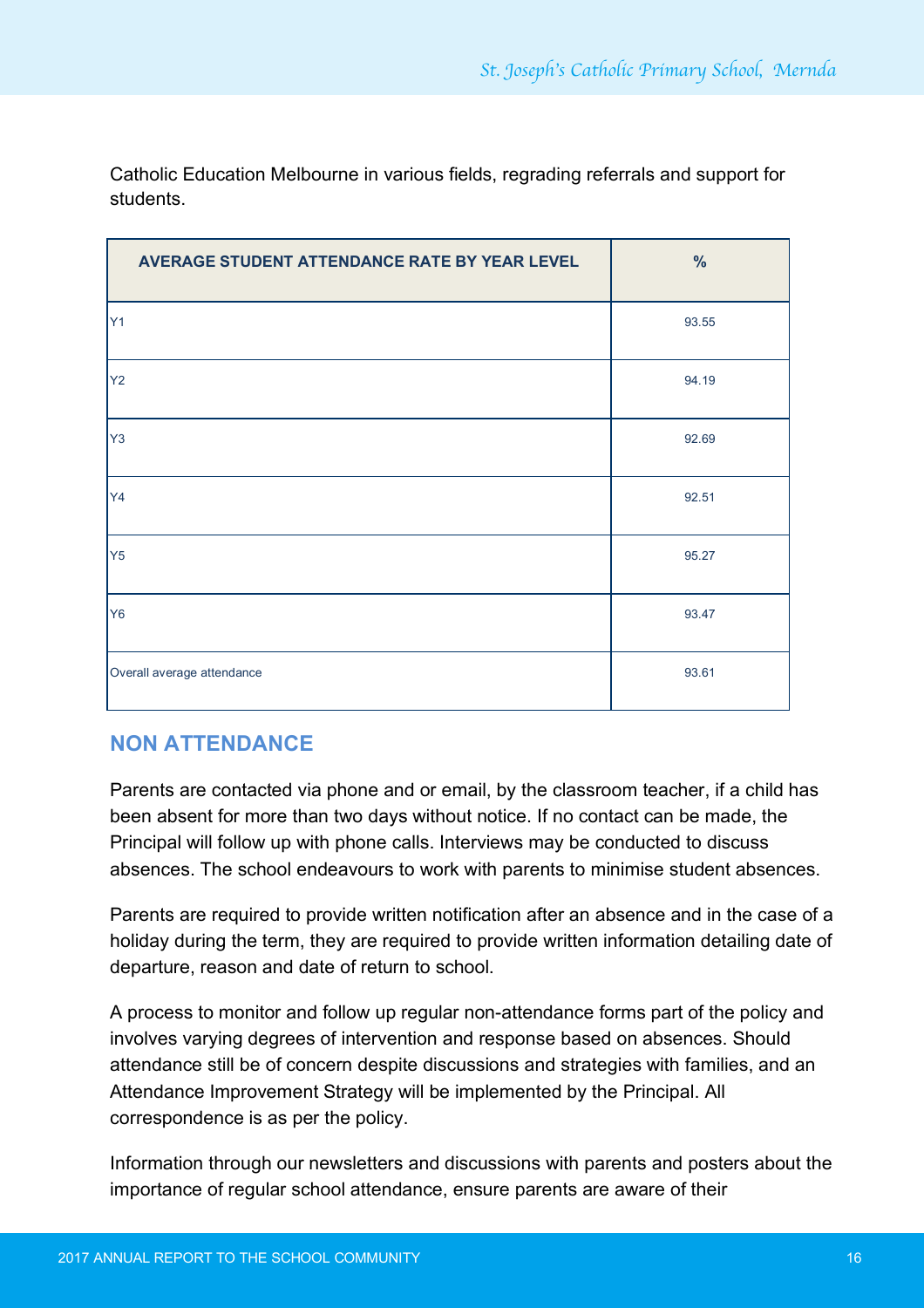responsibility and expectations.

#### **VALUE ADDED Organisational Climate Index Target for 2017**

Various extracurricular interest based clubs have been established throughout **58.0 Organisational Climate Index for 2017** the year. These have included Sports activities and Book Club, Games Club, Arts Club and Choir. Participation in each of these has been extremely popular with students as they can choose to be involved for one session or all, with the exception of Choir which requires a commitment.

Student lead initiatives and projects linked with Social Justice and leadership have enabled a strong sense of student voice, ownership and agency. Students are also involved with Whittlesea Music and regularly perform at assemblies and concerts on the Green.

## **STUDENT SATISFACTION**

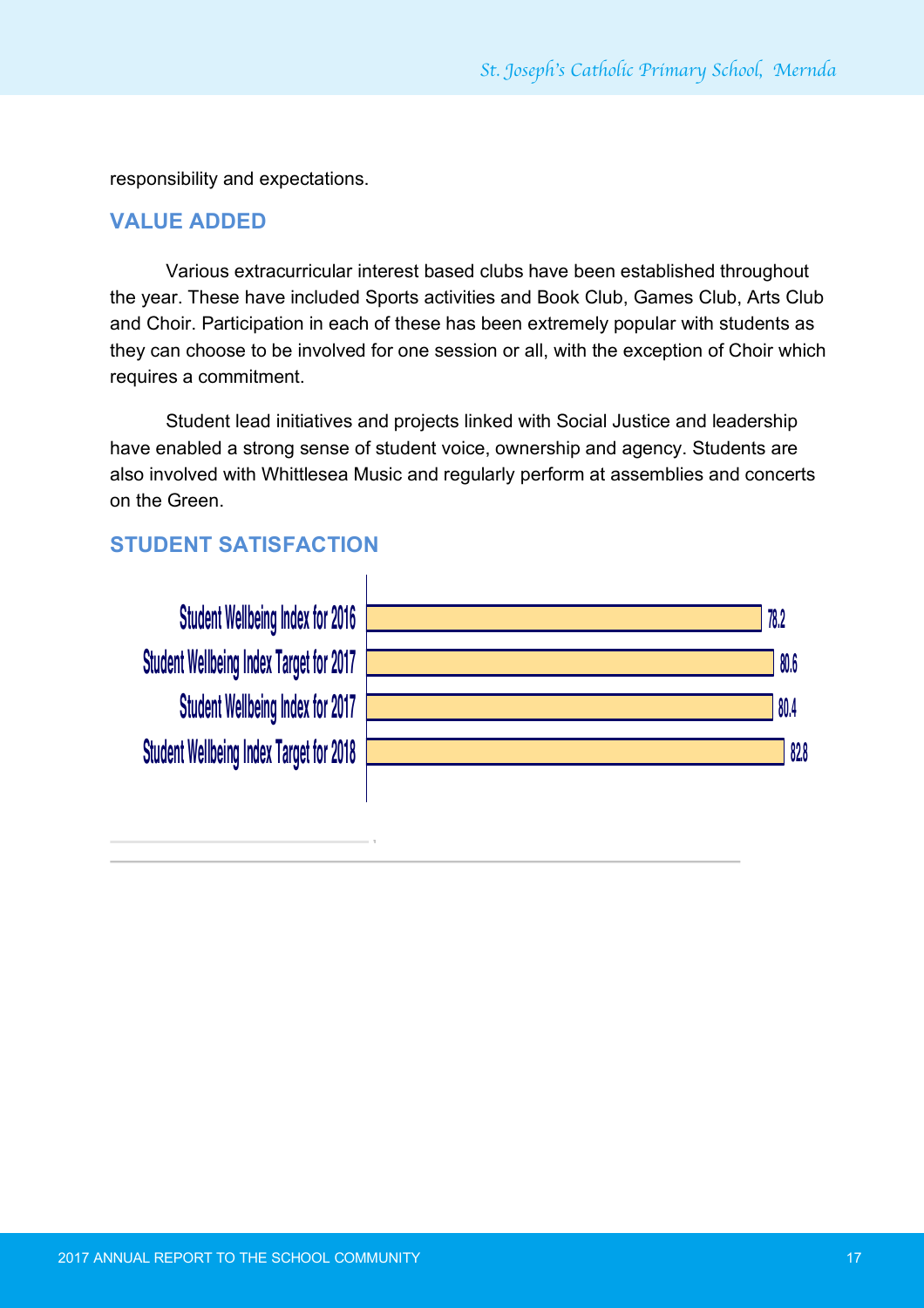# **Child Safe Standards**

## **Goals and Intended Outcomes**

To develop and embed a formal and consistent structured approach to managing risks associated with child safety

That a clear and consistent process is established if any child is identified as unsafe. That the child safety standards have active participation from all stakeholders: staff, students, families, Parish and the wider community.

## **Achievements**

After consultation with all stakeholders we have completed and implemented:

- Child safety statement
- Code of conduct
- Child safety policy
- Risk management strategy
- Recruitment policy
- Mandatory reporting policy
- Working with children policy
- Professional development for all staff on child safety, mandatory reporting etc
- Dispositional curriculum
- Up to date record of all parents, volunteers and contractors etc with a WWC on SAS
- All contractors sign commitment statement
- Embedding of policies and protocols in everyday practice
- Human resource practices
- Student participation and empowerment and student agency strategies
- Child safety risk management approaches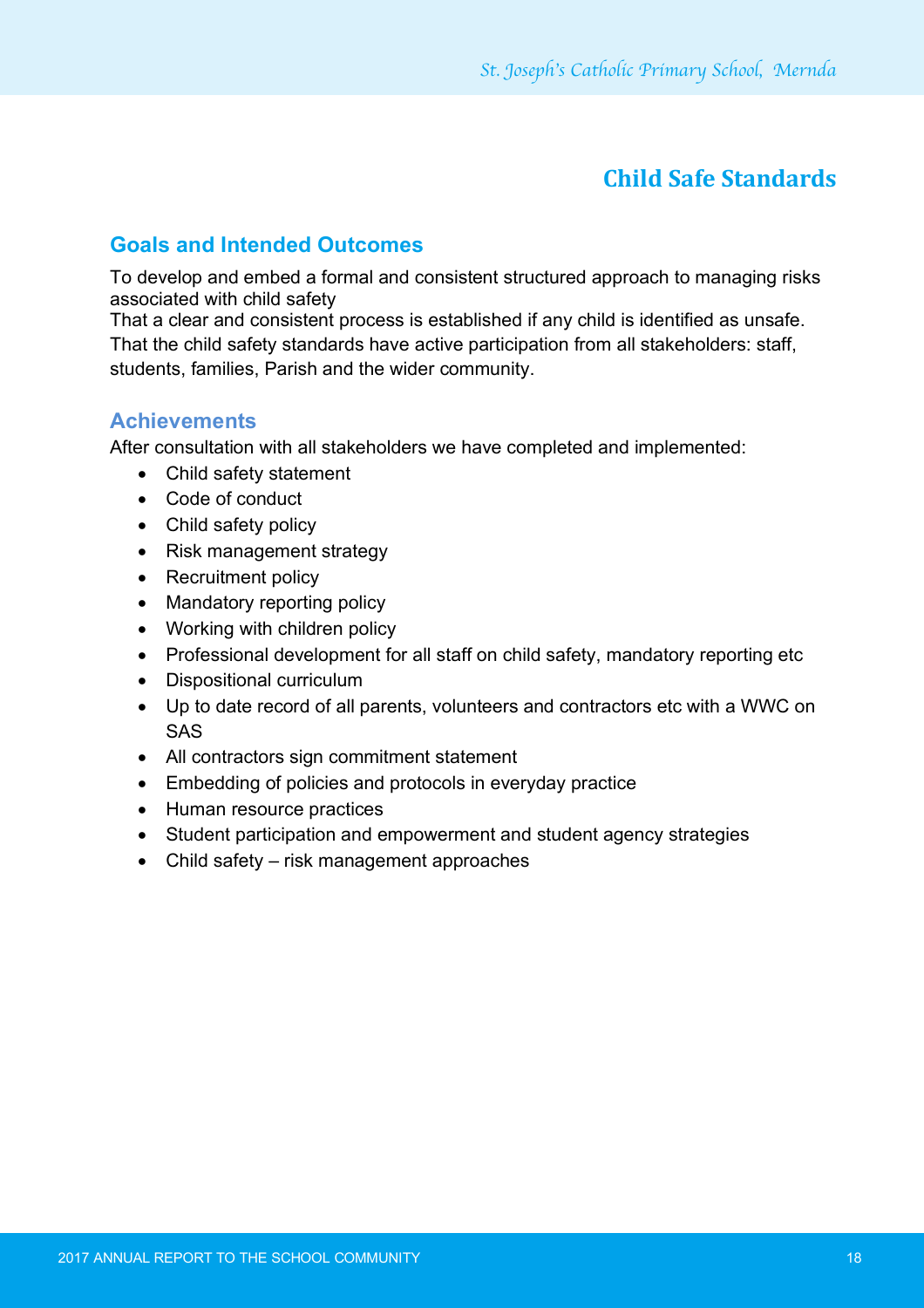## **Leadership and Management**

#### **Goals and intended Outcomes**

**To develop St. Joseph's as a vibrant inclusive Catholic Learning community.** 

- **That staff capacity will develop in a professional learning culture with shared knowledge, skills and understandings to improve student outcomes**
- **That a shared understanding of St. joseph's vision is enacted**

#### **Achievements**

Our whole school approach to the ongoing development and sustaining of a Professional Learning Community has seen a number of areas as part of this strategy. Throughout 2017 the continued focus on professional learning to enhance and build teacher capacity was maintained. Our school continued in the Catholic Education initiative – Visible Learning Collaborative Impact Project. This project continues to build teacher capacity using evidence to maximise impact on the learning of all. This project is designed to develop assessment capable students who know the learning, can describe where they are and use that information to select learning strategies to improve their work. *When students self assess regularly, track and share their progress, their confidence as learners grow. Their motivation to do well increases as does their achievement. Stiggins and Chappuis, 2010.* Students therefore, become engaged in a reflective review of their work, can set questions and create solutions and through peer assessment and self assessment can rework their learning. Opportunities exist for all staff members to visit and work alongside other staff from other schools through our Leading the Learning Collective which has a focus on Visible Learning. This collective has had a huge impact on building teacher capacity, sharing resources and staff experiencing leadership opportunities through a distributive approach.

Weekly meetings with the Parish Priest, Leadership Team, and Professional Learning Teams promote and maintain a consistent approach that is transparent. These meetings ensure that charters, policies and structures are current and are focussed on collegial discussions and professional development. Staff committees such as Religious Education, Sustainability and other event committees were formed and organised various activities throughout our school year, such as the Parish Fete and Art Show.

We encourage, support and promote a culture that seeks evidence for action. We support and challenge colleagues to seek and critically evaluate new ideas and practices in teaching, learning and assessment. We have a shared responsibility for monitoring and maintaining a positive school climate.

**EXPENDITURE AND TEACHER PARTICIPATION IN PROFESSIONAL LEARNING**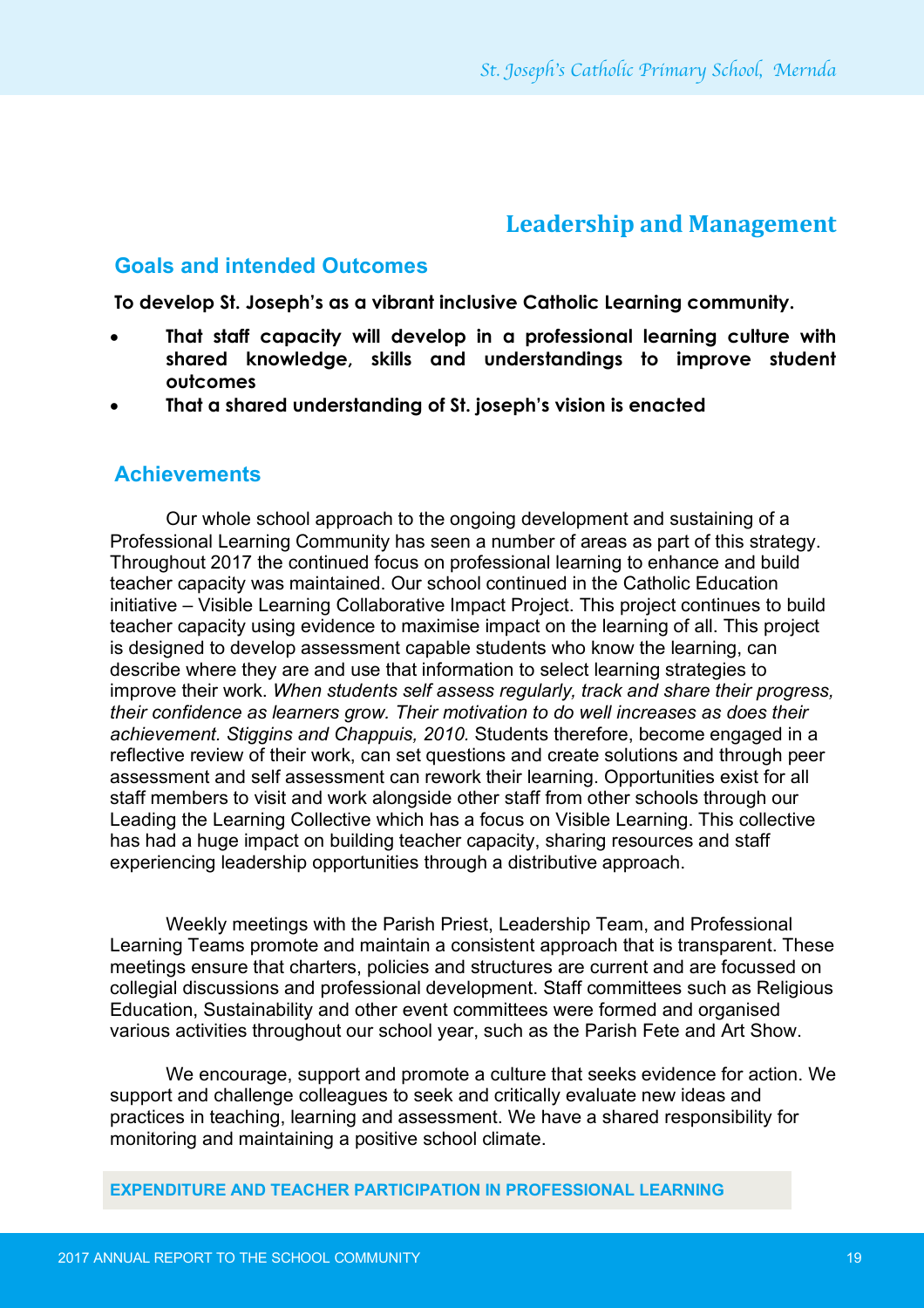#### **DESCRIPTION OF PL UNDERTAKEN IN 2017**

Interactive Catholic Online Network (ICON) implementation<br>Developing a School Emergency Management Plan<br>Mathematics – Expert Teaching • Leading the Learning Collective with a focus on Visible Learning • Religious Education Network **Reading Recovery** • Colourful Semantics • Social Justice and Catholic Identity • Visible Learning – Impact Coaching, Evidence, Feedback • Targeted Assessment • Coaching sessions • Intervention Framework • Handling Difficult Conversations • Record of Oral Language Analysis • Discovery Based inquiry Pat R and Pat M Analysis • Literacy Leader Clusters **2018 improvement targets …** • Wellbeing Networks • First Aid Training • Reading Recovery Networks • Religious Education Networks **The assist schools in developing and Teaching Network** and targets for 2018, the following broad recommended to support the following broad recommended in provided to support the following targets are provided to support **Curriculum planning** processes. This graph shows you in your school in your school in your school in your school

| NUMBER OF TEACHERS WHO PARTICIPATED IN PL     | 29     |
|-----------------------------------------------|--------|
| <b>AVERAGE EXPENDITURE PER TEACHER FOR PL</b> | \$3129 |

#### **TEACHER SATISFACTION**

**Teaching Climate Index Target for 2018 Teaching Climate Index for 2017 Teaching Climate Index Target for 2017 Teaching Climate Index for 2016**



Our teacher climate has been consistently improving from 2016. There are still areas for improvement with strategies of feedback and goal setting developing for a culture of continual professional dialogue. **Student Wellbeing Index for 2017**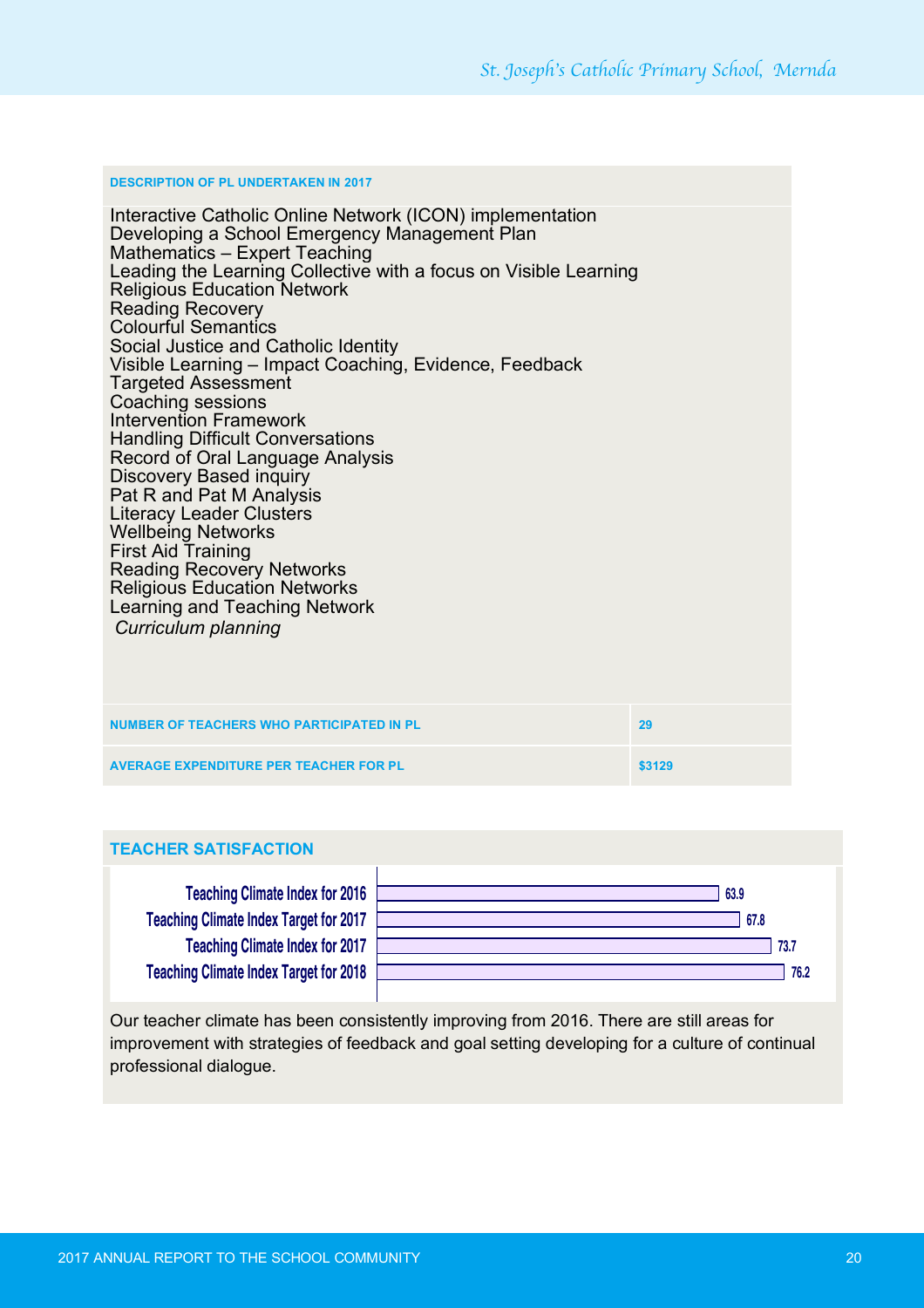# **School Community**

## **Goals & Intended Outcomes**

To build sustainable relationships within the parent community, local community and beyond in order to enhance student learning

- That we build and strengthen partnerships for learning with our school community and parish
- That we improve our connectedness to the wider community as an outward facing school to promote the St. Joseph's ethos.
- That communication with the school community is fostered and promoted to strengthen engagement**.**

#### **Achievements**

During 2017 St Joseph's Catholic Primary School has continued to strive for better connectedness to the wider community, increasing the inclusivity with students, parents, grandparents and the Parish and greater community. The school continues its dedication to the community with the ongoing position of a Community Liaison Advisor. The Parent and Friends Association (PFA) is once again under the guidance and direction of the Community Liaison Advisor to ensure the PFA maintains its connectedness to the school and the school vision.

The Welcome Barbecue was a major fund-raising event with an estimated 300 community members attending the evening and fostering the community spirt. Although fundraising was not the prime focus for the evening the inclusion of the Zorb Balls and Remote-control car championships all added to the great atmosphere created 2016 which once again included free live music, a petting zoo, mini golf, jumping castle, fairy floss and a sausage sizzle.

INGOMA continues to be reviewed and further improved to be more inclusive of parent input. Celebration of Learning new format has proven to be successful. Each individual year level was allocated a Celebration of Learning each term to organise. Classes were timetabled to lead Celebration of Learning and the school adopted a consistent framework for presentation. Feedback from these improvements has been positive with parents and the community feeling even more connected the school and students.

Interschool Sport continued regularly on Friday's for the Year 4, 5 and 6 students with the inclusion of an additonal 2 new schools. The school ran a school based Athletics Carnival which encourage students to represent and connect to their allocated Houses. the swimming program was moved to the newly opened King Swim Center in Mernda, which in turn reduced the overall cost of the program but still offered the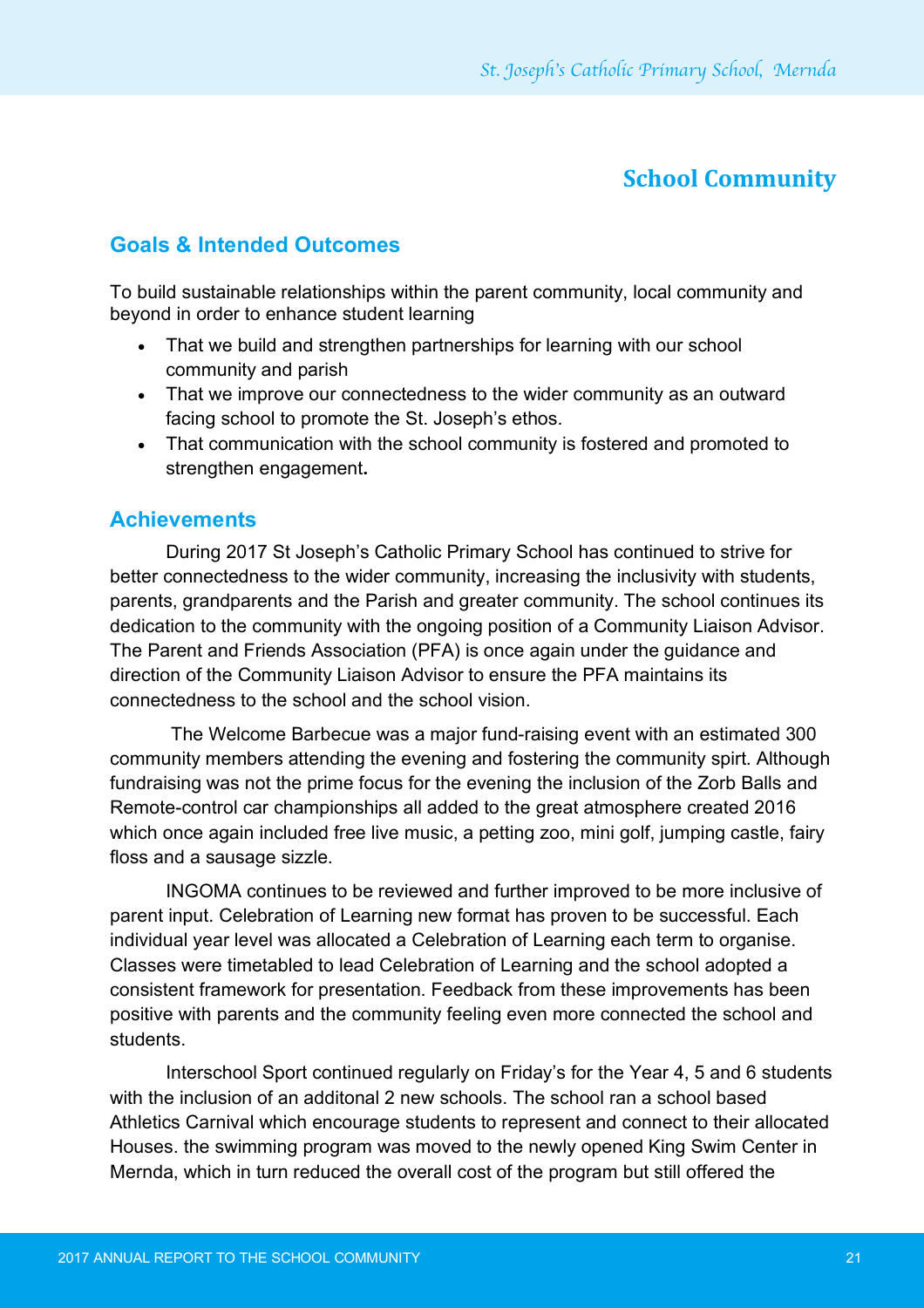opportunity for our students to gain an understand and appreciation for water safety, as well as support to with learning so in improving their swimming ability.

The ME2WS (Mernda, Epping, Epping North and Whittlesea) cluster of continues to meet to discuss and refine the way schools encourage parents to not only involve themselves in school but engage themselves in their children's learning. Julie Dinoto was appointed as the cluster convener. She conducted meetings with each individual schools to discuss and implement strategies for parent engagement as well as chair cluster meetings with all schools. Three major focuses from the ME2WS cluster were diactor modurigo with all conceler. Three major receded from the ME2TVC stactor were the introduction of the Pair Reading Program, where parents were educated on how to read at home with their children, The Little Joeys Pre-Prep Program was totally redeveloped and finally the Helping Hands Program was introduced, which targeted parents and allowed them to choose particular jobs and activities to assist with in studios. your school in your school in your school indices from 2016, the target for 2016, the target for 2016, the target for 2017, the target for 2017, the target for 2017, the target for 2017, the target for 2017, the target for

2017 also saw another amazing St Joseph's School Art Show and Bake Sale. The entire St Joseph's community gathered at the school to celebrate the wonderful art work of our students. As an additional fundraising opportunity, a Bake Sale was associated with the Art Show. Parents and the wider community were asked to donate cakes and other treats to the school to sell.

The planned Trivia Night was unfortunately once again cancelled due to poor **58.0 Organisational Climate Index for 2017** ticket sales. Mother's Day changed formats with a greater emphasis placed on the Mothers and Grandmothers spending quality time in the Village's with their children and Grandchildren, Father's Day was celebrated with Kebabs and competitions, aiming to have the Father's more engaged with their children.

Christ the Light Parish ran another Parish fete which once again replaced our **73.7 Teaching Climate Index for 2017** Christmas Community Markets. The Parish Fete raised money for the Parish and associated Schools. St Joseph's Jaguars Basketball Club continued to develop and **78.2 Student Wellbeing Index for 2016** increase in size.

#### PARENT SATISFACTION **Student Wellbeing Index for 2017**

**85.1 83.7 74.9 72.3 0 10 20 30 40 50 60 70 80 90 100 Community Engagement Index Target for 2018 Community Engagement Index for 2017 Community Engagement Index Target for 2017 Community Engagement Index for 2016**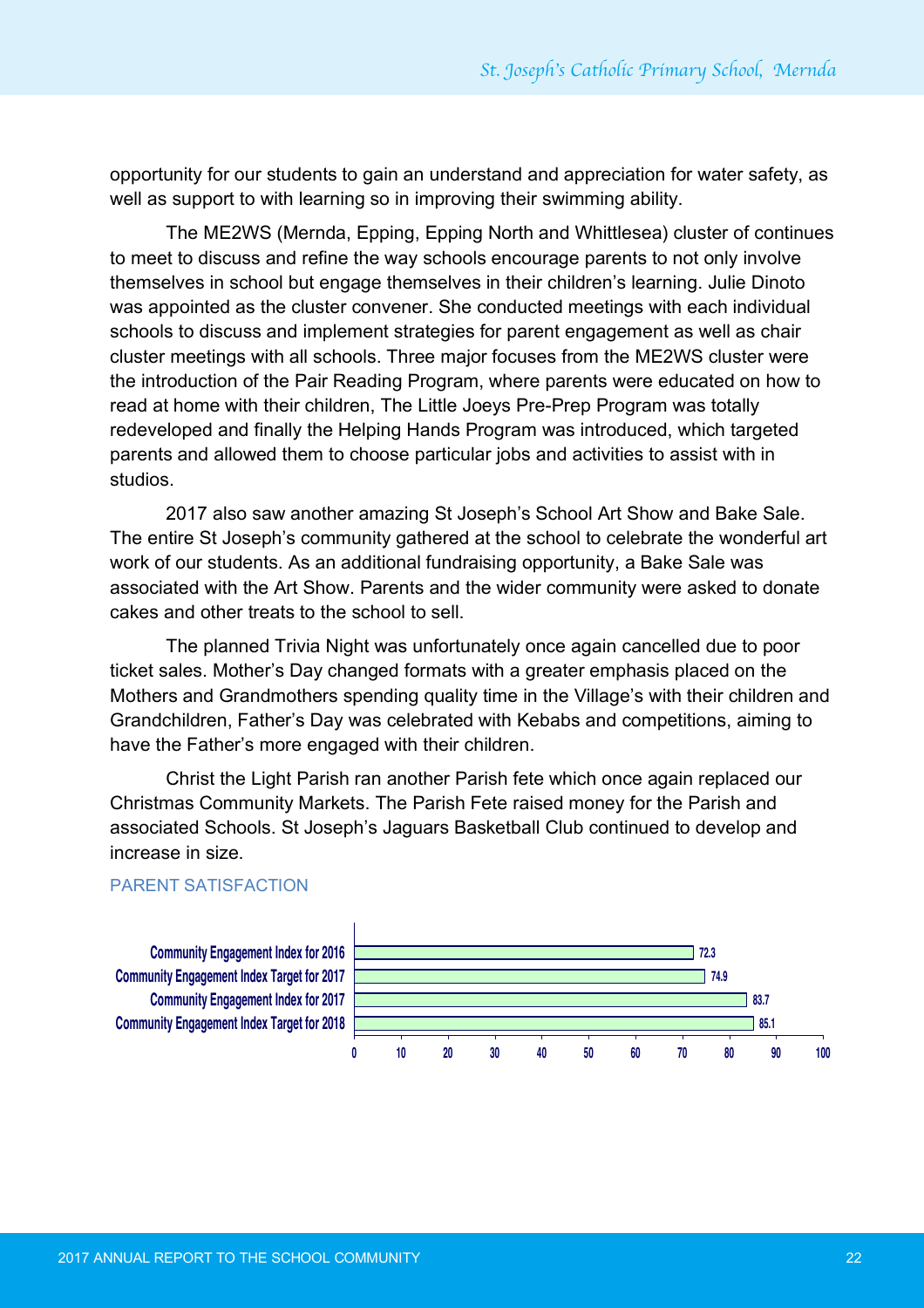| <b>TEACHING STAFF ATTENDANCE RATE</b> |        |  |
|---------------------------------------|--------|--|
| Teaching Staff Attendance Rate        | 84.51% |  |

| <b>STAFF RETENTION RATE</b> |        |
|-----------------------------|--------|
| <b>Staff Retention Rate</b> | 80.77% |

| <b>TEACHER QUALIFICATIONS</b> |          |  |  |
|-------------------------------|----------|--|--|
| Doctorate                     | $0.00\%$ |  |  |
| <b>Masters</b>                | 10.00%   |  |  |
| Graduate                      | 25.00%   |  |  |
| Certificate Graduate          | $0.00\%$ |  |  |
| Degree Bachelor               | 50.00%   |  |  |
| Diploma Advanced              | 30.00%   |  |  |
| No Qualifications Listed      | 20.00%   |  |  |